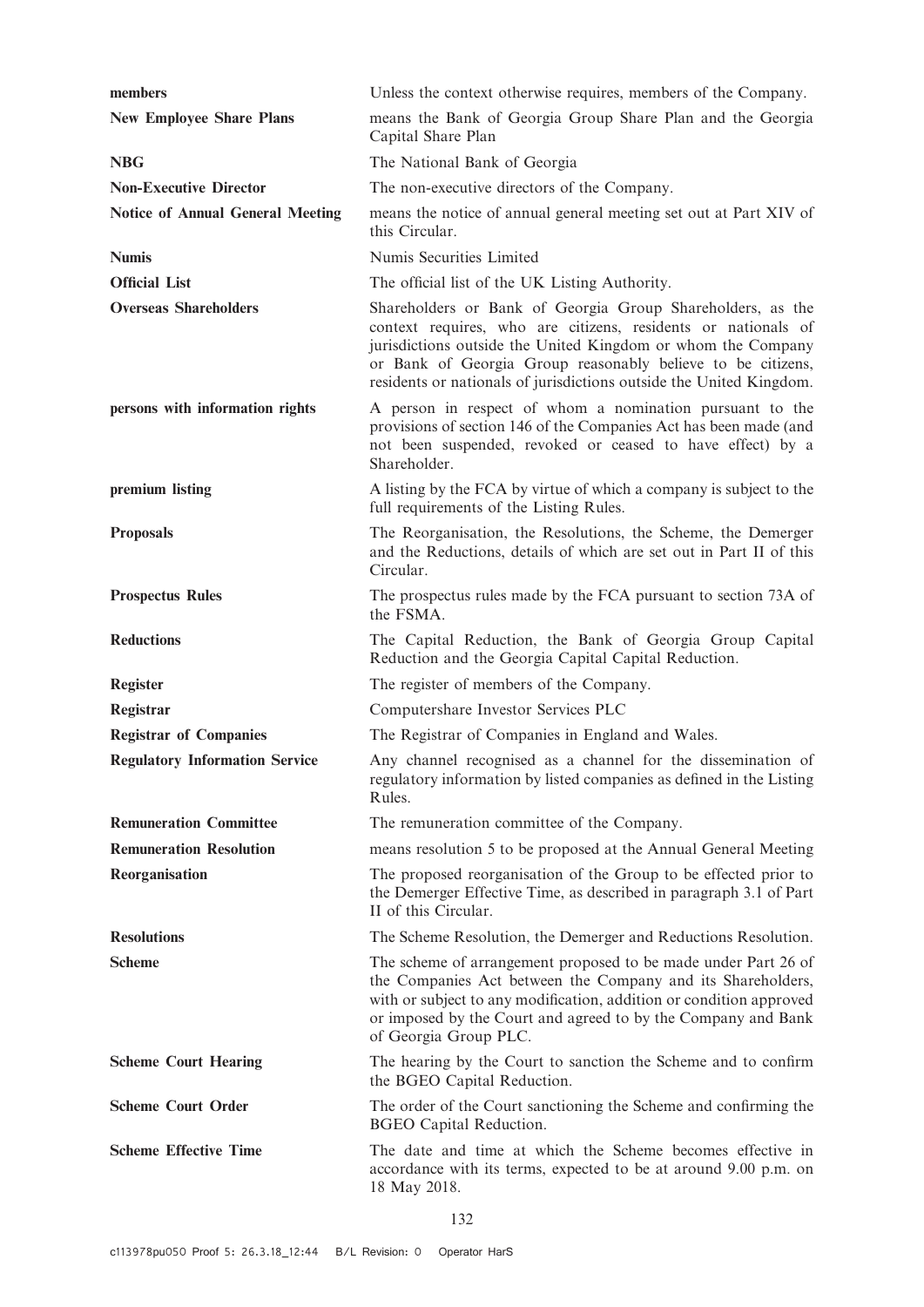| <b>Scheme Record Time</b>                                  | 6.00 p.m. (London time) on the date the Scheme becomes effective<br>in accordance with its terms.                                                                                                                                                                   |
|------------------------------------------------------------|---------------------------------------------------------------------------------------------------------------------------------------------------------------------------------------------------------------------------------------------------------------------|
| <b>Scheme Resolution</b>                                   | The special resolution numbered 1 to be proposed at the Annual<br>General Meeting, as set out in the notice of Annual General<br>Meeting sent to shareholders today.                                                                                                |
| <b>Securities Act</b>                                      | The United States Securities Act 1933.                                                                                                                                                                                                                              |
| <b>Separation Agreements</b>                               | Together, the Demerger Agreement, the Tax Sharing and<br>Indemnification Agreement.                                                                                                                                                                                 |
| <b>Share</b>                                               | means a share in the Company.                                                                                                                                                                                                                                       |
| <b>Share Plans Resolutions</b>                             | The ordinary resolutions numbered 3 and 4 (inclusive) to be<br>proposed at the Annual General Meeting, as set out in the notice of<br>Annual General Meeting set out today in Part IX of this Circular.                                                             |
| Shareholder                                                | A holder of Shares.                                                                                                                                                                                                                                                 |
| <b>Takeover Code</b>                                       | The City Code on Takeovers and Mergers, issued by the Panel on<br>Takeovers and Mergers.                                                                                                                                                                            |
| <b>Tax Sharing and Indemnification</b><br><b>Agreement</b> | The tax sharing and indemnification agreement to be entered into<br>by Bank of Georgia Group PLC and Georgia Capital PLC, a<br>summary of the principal terms of which is set out in paragraph 2 of<br>Part IV                                                      |
| <b>Teliani</b>                                             | JSC Teliani Valley a company incorporated under the laws of<br>Georgia with registered number 203855444 and whose registered<br>office is 3 Tbilisi Highway, 0172 Telavi Georgia, being the principal<br>operating entity of the Group's Beverage Business          |
| <b>UK Listing Authority or UKLA</b>                        | The Financial Conduct Authority acting in its capacity as the<br>competent authority for the purposes of Part VI of the FSMA.                                                                                                                                       |
| <b>UK</b> or United Kingdom                                | The United Kingdom of Great Britain and Northern Ireland.                                                                                                                                                                                                           |
| <b>UKLA Rules</b>                                          | Together, the Listing Rules, the Prospectus Rules and the<br>Disclosure Guidance and Transparency Rules.                                                                                                                                                            |
| uncertificated or in uncertificated<br>form                | In respect of a share or other security, where that share or other<br>security is recorded on the relevant register of the share or security<br>concerned as being held in uncertificated form in CREST and title<br>to which may be transferred by means of CREST. |
| <b>US</b> or United States                                 | The United States of America, its territories and possessions, any<br>state of the United States and the District of Columbia.                                                                                                                                      |
| <b>VAT</b>                                                 | Value added tax as provided under the Value Added Tax Act 1994.                                                                                                                                                                                                     |
| <b>Voting Record Time</b>                                  | 6.00 p.m. (London time) on 26 April 2018 or, if the Court Meeting<br>or General Meeting is adjourned, 6.00 p.m. (London time) on the<br>day which is two days before the date of such adjourned meeting.                                                            |

In this Circular and the Forms of Proxy, the expressions ''subsidiary'', ''subsidiary undertaking'', ''associated undertaking'' and ''undertaking'' have the meanings given by the Companies Act.

In this Circular and the Forms of Proxy, references to the singular include the plural and vice versa, unless the context otherwise requires. References to time are to London time, unless the context otherwise requires.

This Circular is dated 26 March 2018.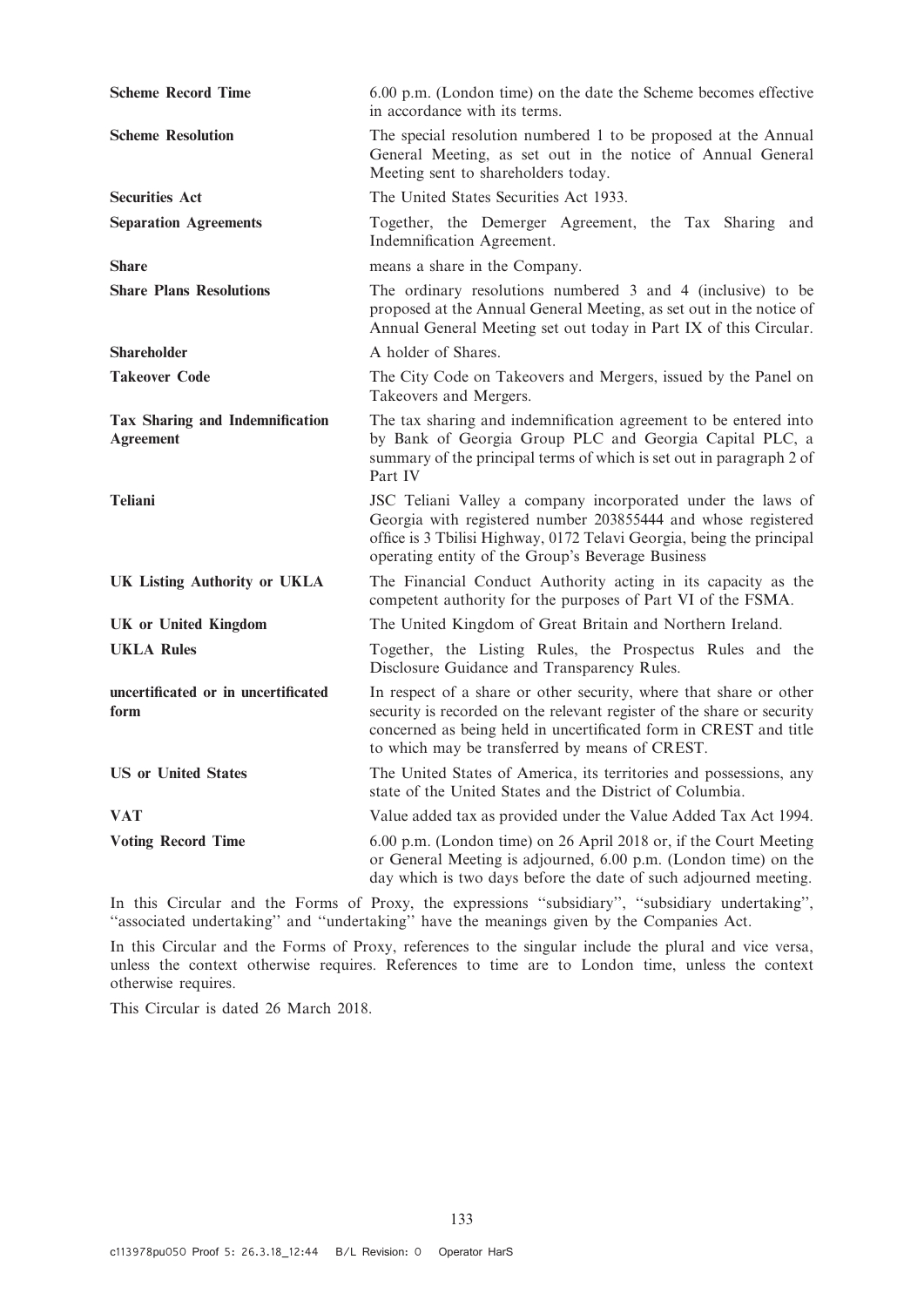# PART XIII

## NOTICE OF COURT MEETING

## IN THE HIGH COURT OF JUSTICE BUSINESS AND PROPERTY COURTS OF ENGLAND AND WALES COMPANIES COURT (ChD) CR-2018-000280

#### ICC JUDGE BARBER

## IN THE MATTER OF BGEO GROUP PLC

#### - and -

## IN THE MATTER OF THE COMPANIES ACT 2006

NOTICE IS HEREBY GIVEN that, by an Order dated 5 March 2018 made in the above matters, the Court has directed a meeting (the ''Court Meeting'') to be convened of the holders of the Scheme Shares (as defined in the scheme of arrangement hereinafter mentioned), for the purpose of considering and, if thought fit, approving (with or without modification) a scheme of arrangement (the ''Scheme of Arrangement'') proposed to be made between BGEO Group PLC (the ''Company'') and the holders of the Scheme Shares and that such meeting shall be held at the offices of Baker & McKenzie LLP, 100 New Bridge Street, London, EC4V 6JA on 30 April 2018 at 11.00 a.m., at which place and time all holders of the Scheme Shares are requested to attend.

A copy of the Scheme of Arrangement and a copy of the explanatory statement required to be furnished pursuant to section 897 of the Companies Act 2006 are incorporated in the document of which this Notice forms part.

Holders of Scheme Shares entitled to attend and vote at the Court Meeting may vote in person at the Court Meeting or they may appoint another person, whether a member of the Company or not, as their proxy to attend and vote in their stead. A blue Form of Proxy for use at the Court Meeting is enclosed with this Notice. Completion and return of a blue Form of Proxy shall not prevent a holder of Scheme Shares from attending and voting at the Court Meeting, or any adjournment thereof.

Holders of Scheme Shares are entitled to appoint a proxy in respect of some or all of their Scheme Shares. Holders of Scheme Shares are also entitled to appoint more than one proxy, provided that each proxy is appointed to exercise the rights attached to a different share or shares held by such holder. A space has been included in the blue Form of Proxy to allow holders of Scheme Shares to specify the number of Scheme Shares in respect of which that proxy is appointed. Holders of Scheme Shares who return the blue Form of Proxy duly executed but leave this space blank shall be deemed to have appointed the proxy in respect of all of their Scheme Shares.

Holders of Scheme Shares who wish to appoint more than one proxy in respect of their shareholding should contact the Company's registrars, Computershare, on 0370 873 5866 (or +44 370 873 5866 if calling from outside the UK) for further blue Forms of Proxy or photocopy the blue Form of Proxy as required. Such holders of Scheme Shares should also read the information regarding the appointment of multiple proxies set out on pages 8 and 9 of the document of which this Notice forms part and the related notes contained in the blue Form of Proxy.

It is requested that blue Forms of Proxy (together with any power of attorney or authority under which the Form of Proxy is signed or a notarially certified copy of such power or authority) be lodged with the Company's registrars, Computershare Investor Services PLC at The Pavilions, Bridgwater Road, Bristol, BS99 6ZY by no later than 11.00 a.m. on 26 April 2018 or, in the case of an adjourned meeting, not less than two business days before the time appointed for the adjourned Court Meeting, but if forms are not so lodged, they may be handed to the Registrars, Computershare, on behalf of the chairman at the Court Meeting before the taking of the poll at such meeting.

Holders of Scheme Shares entitled to attend and vote at the Court Meeting may appoint a proxy electronically by logging on to www.investorcentre.co.uk/exproxy and entering the Control Number, Shareholder Reference Number and PIN shown on their form of proxy. Full details of the procedure to be followed to appoint a proxy electronically are given on the website.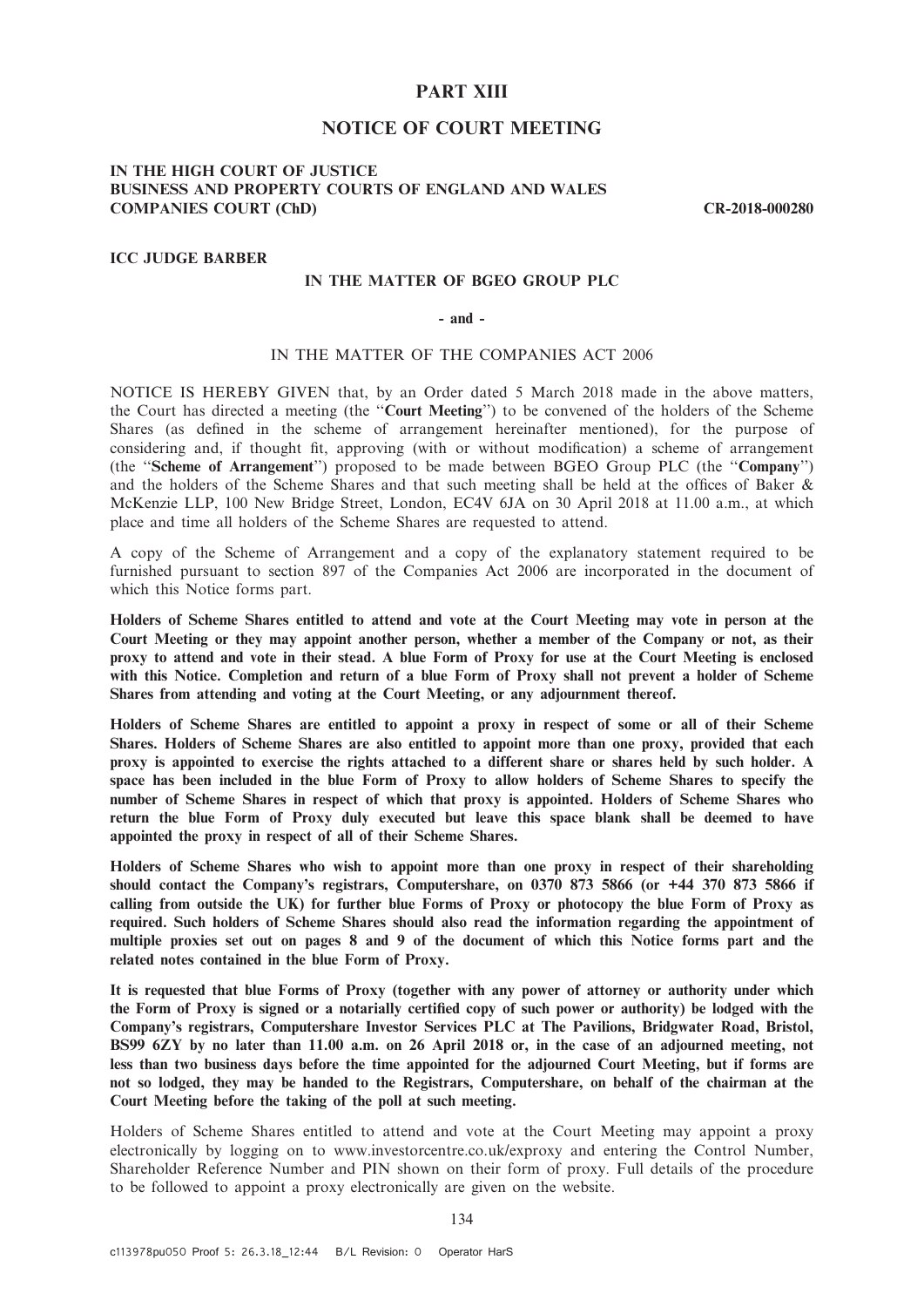Holders of Scheme Shares entitled to attend and vote at the Court Meeting who hold their shares through CREST may appoint a proxy or proxies through the CREST electronic proxy appointment service.

In the case of joint holders of a Scheme Share, the vote of the senior who tenders a vote, whether in person or by proxy, shall be accepted to the exclusion of the vote(s) of the other joint holder(s) and for this purpose, seniority shall be determined by the order in which the names stand in the register of members of the Company in respect of the joint holding.

Entitlement to attend and vote at the Court Meeting or any adjournment thereof and the number of votes which may be cast thereat shall be determined by reference to the register of members of the Company at 6.00 p.m. on the day which is two business days before the date of the Court Meeting or adjourned meeting (as the case may be). Changes to the register of members of the Company after such time shall be disregarded

By the said Order, the Court has appointed Neil Janin or, failing him, Irakli Gilauri or, failing him, David Morrison, or failing him Tamaz Georgadze, or failing him Alasdair Breach, or failing him Kim Bradley, or failing him Hanna-Leena Loikkanen, or failing her Jonathan Muir to act as chairman of the Court Meeting and has directed the chairman to report the result thereof to the Court.

The Scheme of Arrangement will be subject to the subsequent sanction of the Court.

Dated: 26 March 2018

Baker & McKenzie Solicitors for the Company

## NOTES FOR CREST MEMBERS

Electronic proxy appointment through CREST

Holders of Scheme Shares who hold such shares through CREST and who wish to appoint a proxy or proxies through the CREST electronic proxy appointment service may do so for the Court Meeting and any adjournment(s) thereof by using the procedures described in the CREST Manual which is available at www.euroclear.com/CREST. CREST personal members or other CREST sponsored members, and those CREST members who have appointed a voting service provider, should refer to their CREST sponsor or voting service provider, who will be able to take the appropriate action on their behalf.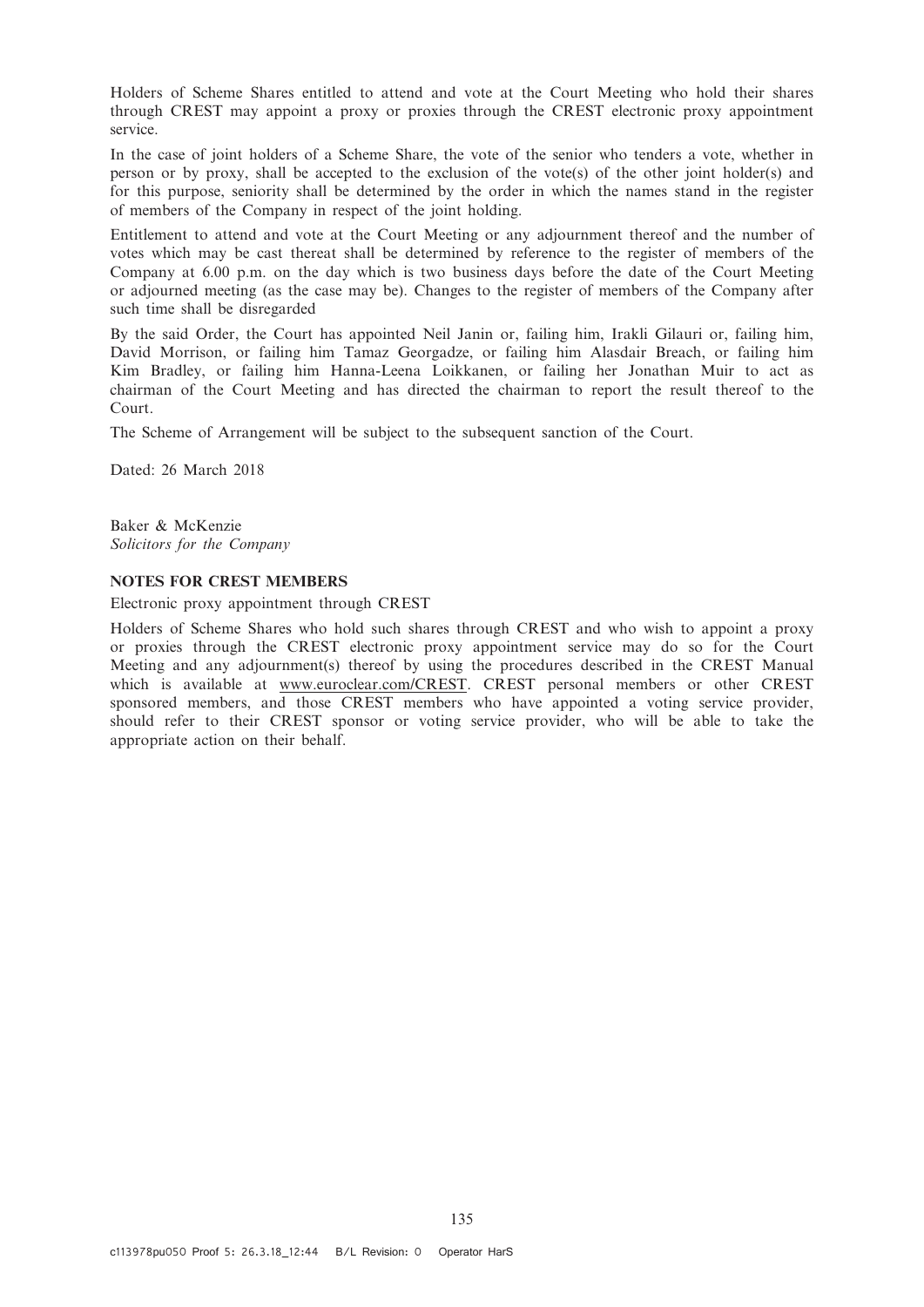## PART XIV

# NOTICE OF AGM

This year's Annual General Meeting will be held at the offices of Baker & McKenzie LLP, 100 New Bridge Street, London EC4V 6JA on Monday, 30 April 2018 at 11.15 am (London time). You will be asked to consider, and if thought fit, pass the resolutions below. Resolutions 3 to 20 (inclusive) are proposed as ordinary resolutions and Resolutions 1, 2 and 21 to 23 (inclusive) are proposed as special resolutions. Resolutions 1 to 5, and 20 to 23 are proposed as special business.

#### Demerger Resolutions (Special)

#### 1. Scheme resolution

## THAT:

- (a) for the purpose of giving effect to the scheme of arrangement dated 26 March 2018 between the Company and the holders of the Scheme Shares (as defined in the Scheme), a print of which has been produced to this meeting and for the purposes of identification signed by the chairman thereof, in its original form or subject to any modification, addition or condition agreed by the Company and Bank of Georgia Group PLC (a company incorporated in England and Wales with registered number 10917019) and approved or imposed by the Court (the ''Scheme''):
	- (i) the Directors of the Company be authorised to take all such action as they may consider necessary or appropriate for carrying the Scheme into effect;
	- (ii) the issued share capital of the Company be reduced by cancelling and extinguishing all of the Scheme Shares (as defined in the Scheme);
	- (iii) subject to and forthwith upon the reduction of capital referred to in sub-paragraph (ii) above taking effect and notwithstanding any other provision to the contrary in the articles of association of the Company:
		- (A) the reserve arising in the books of account of the Company as a result of the reduction of capital referred to in sub-paragraph (ii) above be capitalised and applied in paying up in full at par such number of new Ordinary Shares of £0.01 each as shall be equal to the aggregate number of Scheme Shares cancelled pursuant to subparagraph (ii) above such shares to be allotted and issued credited as fully paid to Bank of Georgia Group PLC and/or its nominee(s) in accordance with the terms of the Scheme;
		- (B) the Directors of the Company be generally and unconditionally authorised pursuant to and in accordance with section 551 of the 2006 Act (as defined in the Scheme) to allot the new ordinary shares referred to in sub-paragraph (A) above, provided always that (1) the maximum aggregate nominal amount of the shares which may be allotted under this authority shall be the aggregate nominal amount of the said new ordinary shares created pursuant to subparagraph (A) above; (2) this authority shall expire (when previously revoked, varied or received) on the fifth anniversary of the date of this resolution; and (3) this authority shall be in addition and without prejudice to any other authority under the said section 551, previously granted and in force on the date on which this resolution is passed; and
- (b) with effect from the passing of this resolution, the articles of association of the Company be amended by the adoption and inclusion of the following new article 145:

#### ''145 Scheme of arrangement

- 145.1 In this Article references to the ''Scheme'' are to the scheme of arrangement between the Company and the holders of Scheme Shares dated 26 March 2018 as it may be modified or added to in accordance with its terms, and expressions defined in the Scheme shall have the same meaning when used in this Article.
- 145.2 Notwithstanding any other provision in these Articles, if any ordinary shares shall be issued after the adoption of this Article and before the Reduction Record Time (other than any ordinary shares issued to Bank of Georgia Group PLC or its nominees or any member of its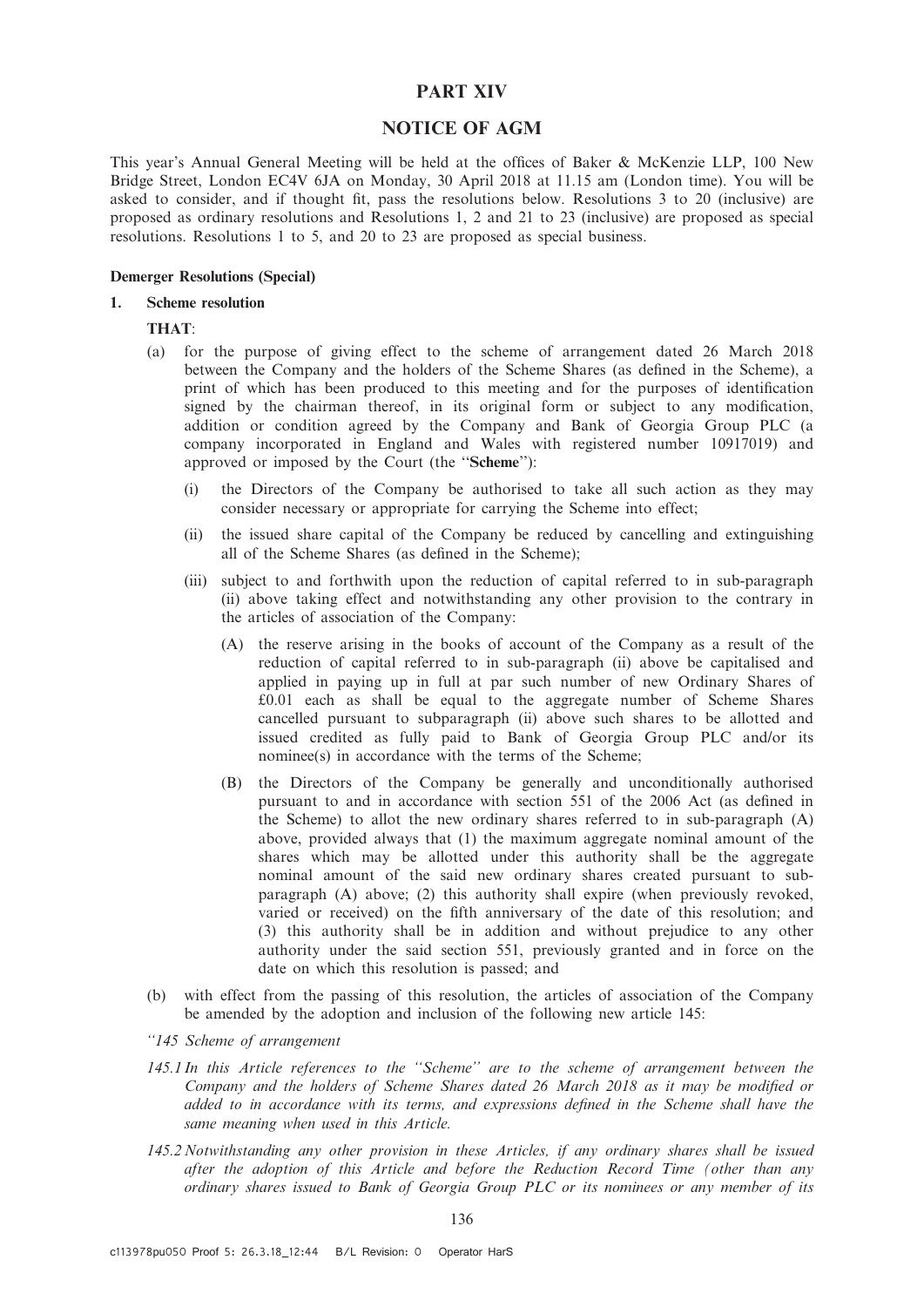group), such ordinary shares shall be allotted and issued subject to the terms of the Scheme and shall accordingly constitute Scheme Shares for the purposes thereof, and the holders of such ordinary shares shall be bound by, the Scheme accordingly.

- 145.3 Notwithstanding any other provision in these Articles, subject to the Scheme taking effect, if any ordinary shares shall be issued after the Reduction Record Time to any person (a ''New Member", which term shall include any successors and assigns) (other than any ordinary shares allotted or issued pursuant to the Scheme or to Bank of Georgia Group PLC or its nominees or any member of its group), such ordinary shares shall be allotted and issued on terms that, immediately upon their allotment or issue or, if later, immediately after the Scheme Effective Date, they shall be transferred to Bank of Georgia Group PLC (or as it may direct).
- 145.4 (a) The consideration for any transfer provided for in Article 145.3 shall be:
	- (i) in the event that such transfer takes place before the Demerger Record Time (as defined in the circular to shareholders dated 26 March 2018), or subsequently if the Demerger does not become effective, the allotment and issue or transfer by Bank of Georgia Group PLC to the New Member of one new Bank of Georgia Group Share, credited as fully paid, for each ordinary share so transferred; and
	- (ii) in the event that such transfer takes place on or after the Demerger Record Time and the Demerger becomes effective, the allotment and issue by Bank of Georgia Group PLC or the transfer by Bank of Georgia Group PLC to the New Member of such number of Bank of Georgia Group Shares, credited as fully paid, as shall be calculated by multiplying the relevant number of ordinary shares so transferred by the following fraction:

#### A B

where:

A is the average of the middle market quotations (as derived from the Daily Official List of the London Stock Exchange) of an ordinary share on the last three days of trading in the Company's ordinary shares on the London Stock Exchange; and

B is the average of the middle market quotations (as derived from the Daily Official List of the London Stock Exchange) of a Bank of Georgia Group Share on the three days of trading in Bank of Georgia Group Shares on the London Stock Exchange immediately following the Demerger Effective Time (as defined in the circular to shareholders dated 26 March 2018),

Provided that if the Company is advised that the allotment and/or issue or transfer of Bank of Georgia Group Shares pursuant to this Article would or might infringe the laws of any jurisdiction outside the United Kingdom or would or might require Bank of Georgia Group PLC to observe any governmental or other consent or any registration, filing or other formality with which Bank of Georgia Group PLC cannot comply or compliance with which Bank of Georgia Group PLC regards as unduly onerous, the Company may, in its sole discretion, determine that such Bank of Georgia Group Shares shall be sold, in which event the Company shall be (unless such shareholder(s) satisfies the Company that no such infringement or requirement would apply) entitled to appoint a person to act pursuant to this Article and such person shall be authorised on behalf of such holder to procure that any shares in respect of which the Company has made such determination shall, as soon as practicable following the allotment, issue or transfer of such shares, be sold.

- (b) The Bank of Georgia Group Shares allotted and issued or transferred to a New Member pursuant to sub-paragraph  $\theta(a)$  of this Article shall be credited as fully paid and shall rank pari passu in all respects with all other Bank of Georgia Group Shares in issue at that time (other than as regards any dividend or other distribution payable by reference to a record date preceding the date of allotment) and shall be subject to the Articles of Association of Bank of Georgia Group PLC.
- (c) The number of Bank of Georgia Group Shares to be allotted and issued to a New Member under paragraph 0 of this Article may be further adjusted by the Board in such manner as the auditors may determine to be fair and reasonable on any reorganisation of, or material alteration to, the share capital of the Company or Bank of Georgia Group PLC effected after the close of business on the Scheme Effective Date. For the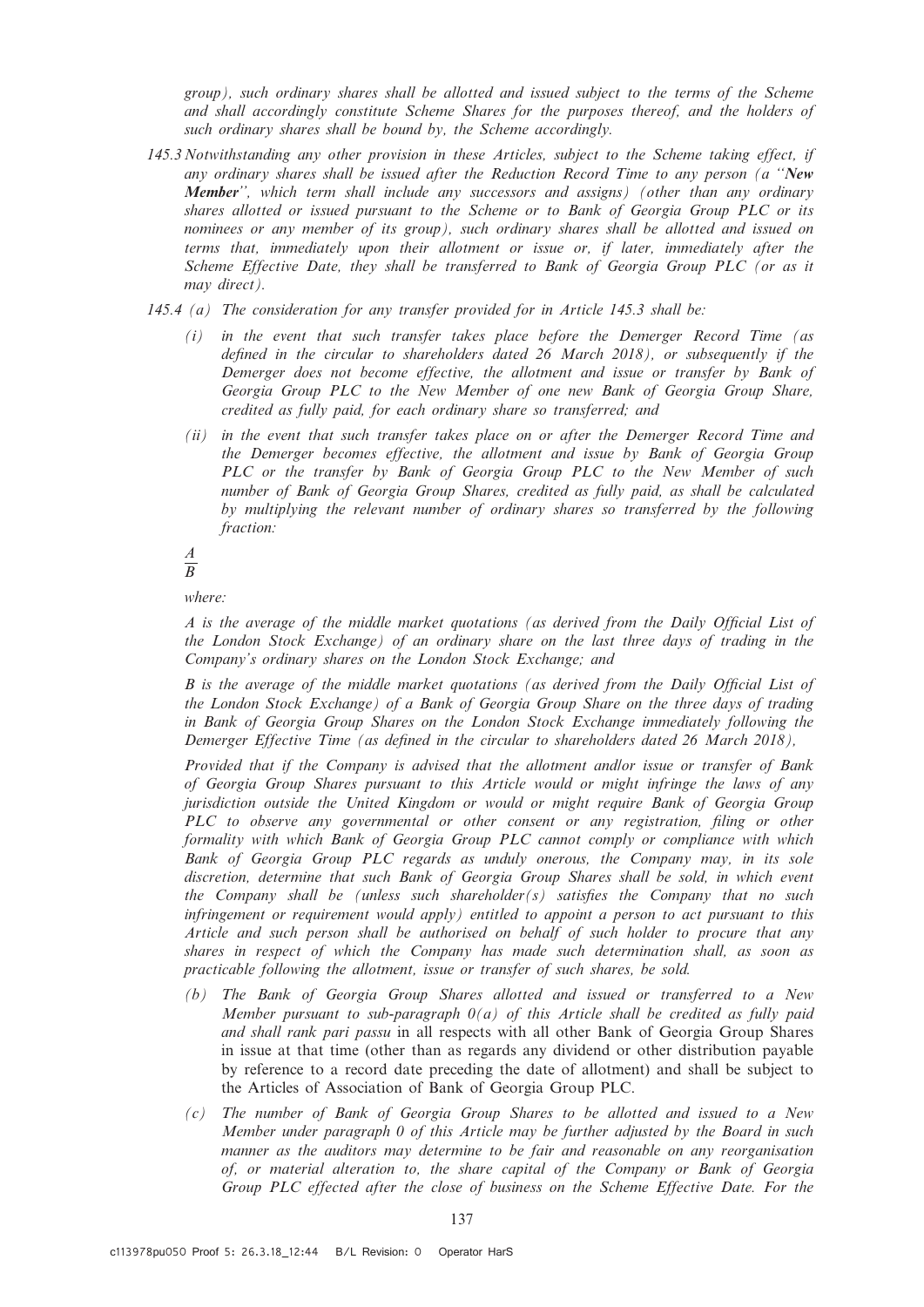avoidance of doubt, the proposed reduction of capital of Bank of Georgia Group PLC referred to in Preliminary 0 to the Scheme shall not give rise to any adjustment under this paragraph  $(c)$  and the New Members shall not be entitled to receive any benefit pursuant to such reduction of capital.

- (d) Any fraction of a Bank of Georgia Group Share arising pursuant to paragraph  $O(a)(ii)$ of this Article shall not be allotted or issued to a New Member and all entitlements shall be rounded down to the nearest whole number of Bank of Georgia Group Shares.
- 145.5 To give effect to any transfer of ordinary shares, the Company may appoint any person as attorney for the New Member to transfer the ordinary shares to Bank of Georgia Group PLC and/or its nominee(s) and do all such other things and execute and deliver all such documents as may in the opinion of the attorney be necessary or desirable to vest the ordinary shares in Bank of Georgia Group PLC or its nominee(s) and pending such vesting to exercise all such rights attaching to the ordinary shares as Bank of Georgia Group PLC may direct. If an attorney is so appointed, the New Member shall not thereafter (except to the extent that the attorney fails to act in accordance with the directions of Bank of Georgia Group PLC) be entitled to exercise any rights attaching to the ordinary shares unless so agreed by Bank of Georgia Group PLC. The attorney shall be empowered to execute and deliver as transferor a form of transfer or other instrument or instruction of transfer on behalf of the New Member (or any subsequent holder) in favour of Bank of Georgia Group PLC and the Company may give a good receipt for the consideration for the ordinary shares and may register Bank of Georgia Group PLC as holder thereof and issue to it certificates for the same. The Company shall not be obliged to issue a certificate to the New Member for the ordinary shares. Bank of Georgia Group PLC shall allot and issue or transfer the Bank of Georgia Group Shares to the New Member within ten business days of the issue of the ordinary shares to the New Member.''
	- (c) with effect from the passing of this resolution:
		- (i) the articles of association of the Company be altered to include the rights attaching to a Deferred Share of  $\text{\pounds}1.00$  by the adoption and inclusion of the following new article 6A:

"6A The Deferred Share of  $£1.00$  shall have all the rights of an ordinary share, save that:

- (a) no right to receive any profits of the Company available for distribution or otherwise;
- (b) the holder of the Deferred Share on a return of capital on a winding up shall be entitled to the amount paid up or treated as paid up on the nominal value of each Deferred Share, subject to paying to the holders of the ordinary shares in the capital of the Company the amount paid up or treated as paid up on the nominal value of each such ordinary share;
- (c) except as provided under (a) and (b) above, the Deferred Share shall not carry any right to participate in profits or assets of the Company respectively;
- (d) the holder(s) of the Deferred Share shall not be entitled to receive notice of, attend andlor vote at any general meeting of the Company unless a resolution is to be proposed which varies, modifies, alters or abrogates any of the rights attaching to the Deferred Share;
- (e) the Company may, at its discretion, at any time after the allotment and issue of the Deferred Share, without prior notice, redeem the Deferred Share for a total aggregate price not exceeding £1.00 upon redemption, the Deferred Share will be immediately and automatically cancelled; and
- (f) the Deferred Share shall not be transferable except with the written consent of the Board.
- (ii) the Directors be generally and unconditionally authorised pursuant to and in accordance with section 551 of the Companies Act 2006 to allot the said Deferred Share to Bank of Georgia Group PLC provided that (1) this authority shall expire on the fifth anniversary of the date of this resolution and (2) this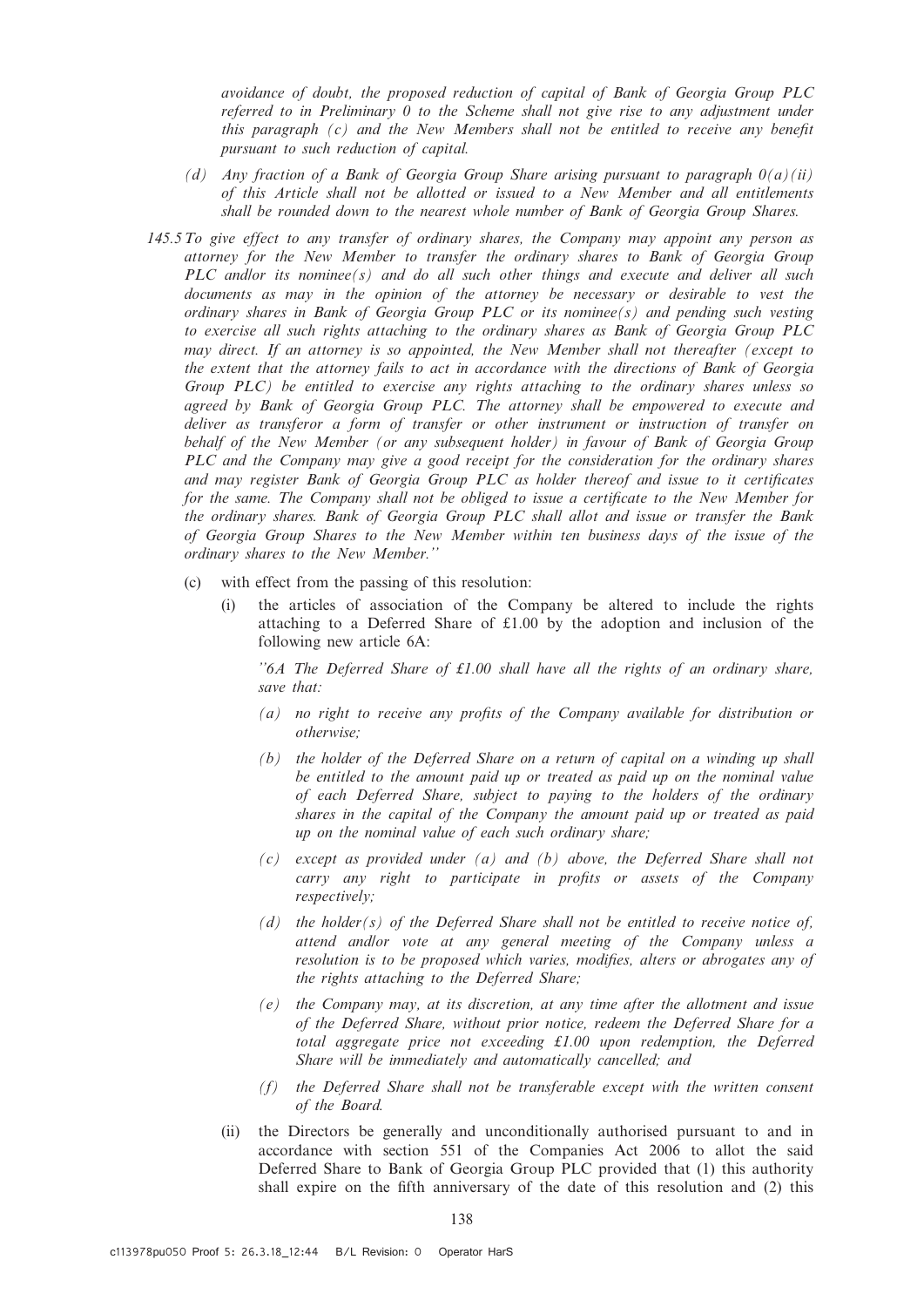authority shall be in addition and without prejudice to any authority under the said section 551 previously granted and in force on the date on which this resolution is passed; and

(iii) pursuant to and during the period of the said authority the Directors be empowered shares pursuant to sections 570 and 573 of the Act of said Act to allot the said Deferred Share wholly for cash as if section 561(1) of the said Act did not apply to any such allotment.

## 2. Demerger resolution

THAT, conditional upon the passing of resolution 1 above:

- (b) the Demerger (as defined in the circular to the Company's shareholders dated 26 March 2018 (the "Circular")) be and is hereby approved and the Directors of the Company and Bank of Georgia Group PLC (or a duly authorised committee of the directors of the relevant company) be authorised to carry the same into effect (with such non-material amendments as they shall deem necessary or appropriate) and in connection therewith:
	- (i) the Directors of the Company and Bank of Georgia Group PLC be and are hereby authorised and instructed to do or procure to be done all such acts and things on behalf of the Company and any of its subsidiaries as they consider necessary or expedient for the purpose of giving effect to the Demerger; and
	- (ii) the implementation of the Demerger through the Separation Agreements (as defined in the Circular) be and is hereby approved and the Directors (or a duly authorised committee of the Directors) be authorised to carry the same into effect with all such non-material amendments to the Separation Agreements as they shall deem necessary or appropriate;
- (c) the Bank of Georgia Group Capital Reduction, as defined and described in the Circular and approved by a special resolution of the shareholders of Bank of Georgia Group PLC on 26 March 2018, be and is hereby approved and the Directors of the Company and Bank of Georgia Group PLC be and are hereby authorised to take all such actions as they may consider necessary or appropriate for carrying such reduction of capital into effect; and;
- (d) the Georgia Capital Capital Reduction, as defined and described in the Circular and approved by a special resolution of the shareholders of Georgia Capital PLC on 26 March 2018, be and is hereby approved and the Directors of the Company and Georgia Capital PLC be and are hereby authorised to take all such actions as they may consider necessary or appropriate for carrying such reduction of capital into effect.

## Demerger Resolutions (Ordinary)

## 3. Bank of Georgia Executive Equity Compensation Plan

THAT, subject to and conditional upon the resolutions numbered 1 and 2 in this Notice being approved, the adoption and establishment by JSC Bank of Georgia of the Bank of Georgia Executive Equity Compensation Plan, the principal terms of which are summarised at paragraph 9 of Part II of the document of which this Notice forms part, be and is hereby approved and:

- (a) the directors of Bank of Georgia Group PLC (and its subsidiaries) and/or the remuneration committee of Bank of Georgia Group PLC be and are hereby authorised to do all things necessary or expedient to carry the Bank of Georgia Executive Equity Compensation Plan into effect; and
- (b) the directors of Bank of Georgia Group PLC be and are hereby authorised to establish further employee share plans based on the Bank of Georgia Executive Equity Compensation Plan, but modified to take account of local tax, exchange control or securities laws in any overseas jurisdiction provided that the shares made available under such further employee share plans are treated as counting towards the limits on participation in the Bank of Georgia Executive Equity Compensation Plan.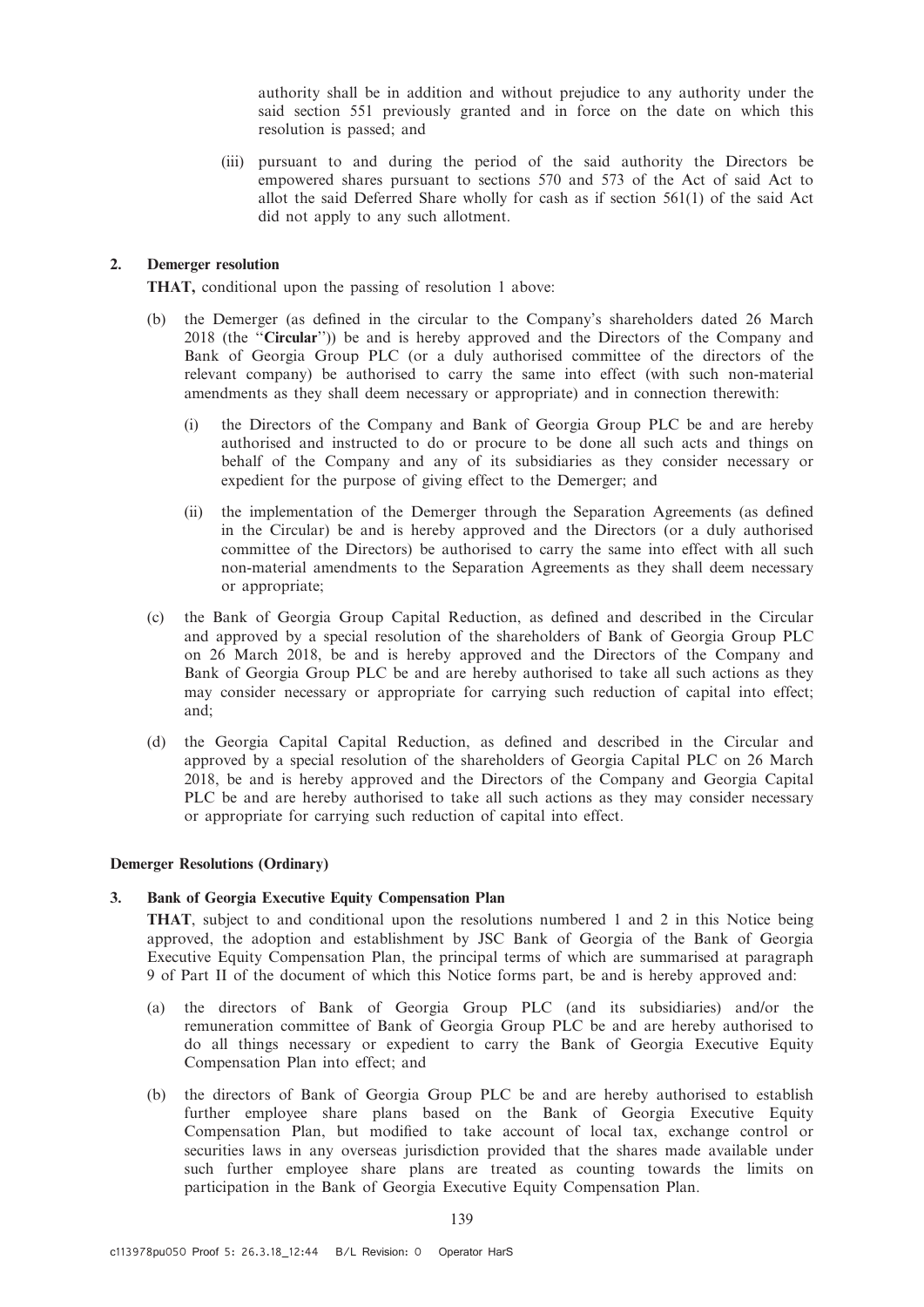## 4. Georgia Capital Executive Equity Compensation Plan

THAT, subject to and conditional upon the resolutions numbered 1 and 2 in this Notice being approved, the adoption and establishment by JSC Georgia Capital of the Georgia Capital Executive Equity Compensation Plan, the principal terms of which are summarised at paragraph 9 of Part II of the document which this Notice forms part, be and is hereby approved and:

- the directors of Georgia Capital PLC (and its subsidiaries) and/or the remuneration committee of Georgia Capital PLC be and are hereby authorised to do all things necessary or expedient to carry the Georgia Capital Executive Equity Compensation Plan into effect; and
- (b) the directors of Georgia Capital PLC be and are hereby authorised to establish further employee share plans based on the Georgia Capital Equity Compensation Plan, but modified to take account of local tax, exchange control or securities laws in any overseas jurisdiction provided that the shares made available under such further employee share plans are treated as counting towards the limits on participation in the Georgia Capital Executive Equity Compensation Plan.

## 5. Payments

THAT, subject to and conditional upon the resolutions numbered 1 and 2 in this Notice being approved, the payments to Irakli Gilari as described in section 9.5 (Payments outside of the current remuneration policy) of Part II of the Circular and the memorandum setting out particulars of the proposed payments in relation to the Demerger, be and are hereby approved (including for the purposes of section 226B(1)(b) of the Companies Act 2006) and the Directors of BGEO Group PLC and/or the remuneration committee of BGEO Group PLC be authorised to carry the same into effect and do all acts and things as they consider necessary or desirable to procure the same.

## Ordinary Resolutions (Non-demerger)

## 6. Annual Report and Accounts

To receive and adopt the Company's Annual Report and Accounts, which include the Directors' Report, the Strategic Report and the Auditors' Report, for the financial year ended 31 December 2017.

## 7. Dividend

Conditional on the Scheme not having become effective in accordance with its terms, to declare a final dividend as recommended by the Board of the Company for the financial year ended 31 December 2017 of GEL 3.1 per Ordinary Share payable to those shareholders on the register at close of business on a date to be determined by the Board should this resolution become effective.

## 8. Directors Remuneration Report

To receive and approve the Directors' Remuneration Report, as set out on pages 98 to 113 (excluding the Remuneration Policy on pages 105 to 111) of the Annual Report and Accounts for the financial year ended 31 December 2017.

## Re-election of Directors

- 9. To re-elect Neil Janin, as a Non-Executive Director of the Company.
- 10. To re-elect Irakli Gilauri, as an Executive Director of the Company.
- 11. To re-elect David Morrison, as a Non-Executive Director of the Company.
- 12. To re-elect Alasdair Breach, as a Non-Executive Director of the Company.
- 13. To re-elect Kim Bradley, as a Non-Executive Director of the Company.
- 14. To re-elect Tamaz Georgadze, as a Non-Executive Director of the Company.
- 15. To re-elect Hanna Loikkanen, as a Non-Executive Director of the Company.
- 16. To elect Jonathan Muir as a Non-Executive Director of the Company.

#### 17. Auditor Re-appointment

To re-appoint Ernst & Young LLP as Auditor to the Company (the Auditor) from the date of the passing of this resolution and expiring at the conclusion of the Company's AGM in 2019.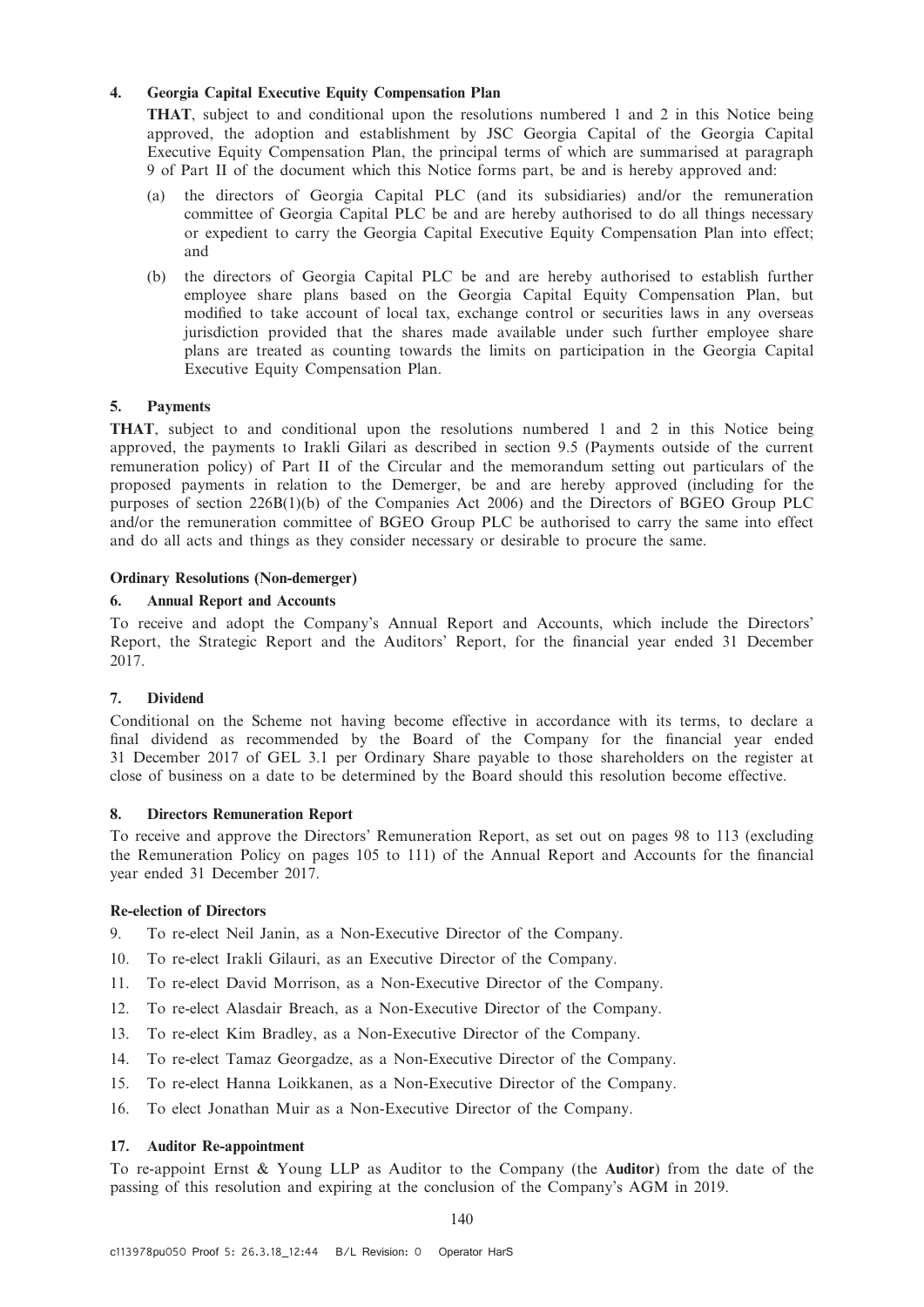## 18. Auditor Remuneration

To authorise the Audit Committee to set the remuneration of the Auditor.

## 19. Political Donations

THAT, in accordance with section 366 and 367 of the Companies Act 2006 (the Act), the Company and any subsidiary of the Company, during the period beginning with the date of the passing of this resolution and expiring at the conclusion of the Company's AGM in 2019 (unless this authority has been renewed, revoked or varied by the Company in a general meeting), be authorised to:

- a) make donations to political parties or independent election candidates, not exceeding £100,000 in total;
- b) make donations to political organisations other than political parties, not exceeding £100,000 in total; and
- c) incur political expenditure, not exceeding £50,000 in total.

Any terms used in this resolution which are defined in Part 14 of the Act shall bear the same meaning for the purposes of this resolution 19.

## 20. Authority to Allot Shares

THAT, in substitution for all existing authorities, the Board be generally and unconditionally authorised for the purposes of section 551 of the Act to exercise all the powers of Company to allot shares in the Company and to grant rights to subscribe for or convert any security into shares in the Company:

- a) up to an aggregate nominal value of £131,282.37, representing 13,128,237 Ordinary Shares, which represents approximately one-third of the Company's current issued ordinary share capital as at 22 March 2018, being the latest practicable date prior to the publication of this notice of AGM;
- b) in addition to the amount referred to in paragraph (a), equity securities (as defined in section 560(1) of the Act) up to a further aggregate nominal value of £131,282.37, which represents approximately one-third of the Company's current issued ordinary share capital as at 22 March 2018, being the latest practicable date prior to the publication of this notice of AGM, in connection with an offer by way of a rights issue:
	- i. to holders of ordinary shares in made proportion (as nearly as may be practicable) to their respective existing holdings of ordinary shares; and
	- ii. to holders of other equity securities of any class if this is required by the rights attaching to those securities or, if the Board consider it necessary, as permitted by the rights of those securities,

subject to the Board having a right to make such exclusions or other arrangements as they may deem necessary or expedient in relation to treasury shares, fractional entitlements, record dates or legal, regulatory or practical problems in, or under the laws of, any territory,

such authorities to apply (unless renewed, varied or revoked by the Company in general meeting sooner) until the conclusion of the Company's AGM in 2019 or, if earlier, at the close of business on 30 July 2019 (being 15 months after the date of the forthcoming AGM) save that the Company may, before the authority expires, make an offer and/or enter into an agreement which would, or might, require equity securities to be allotted, or rights to be granted, after the authority conferred by this resolution 20 expires and the Board may allot shares or grant rights to subscribe for or to convert any security into shares under any such offer or agreement as if the authority conferred by this resolution 20 had not expired.

## Special Resolutions

## 21. General Power to Dis-apply Pre-emption Rights

THAT, if resolution 20 is passed, the Board be generally empowered pursuant to sections 570 and 573 of the Act to allot equity securities (as defined in section 560 of the Act) for cash under the authority granted by that resolution and/or to sell Ordinary Shares held by the Company as treasury shares as if section 561 of the Act did not apply to any such allotment or sale, such authority to be limited: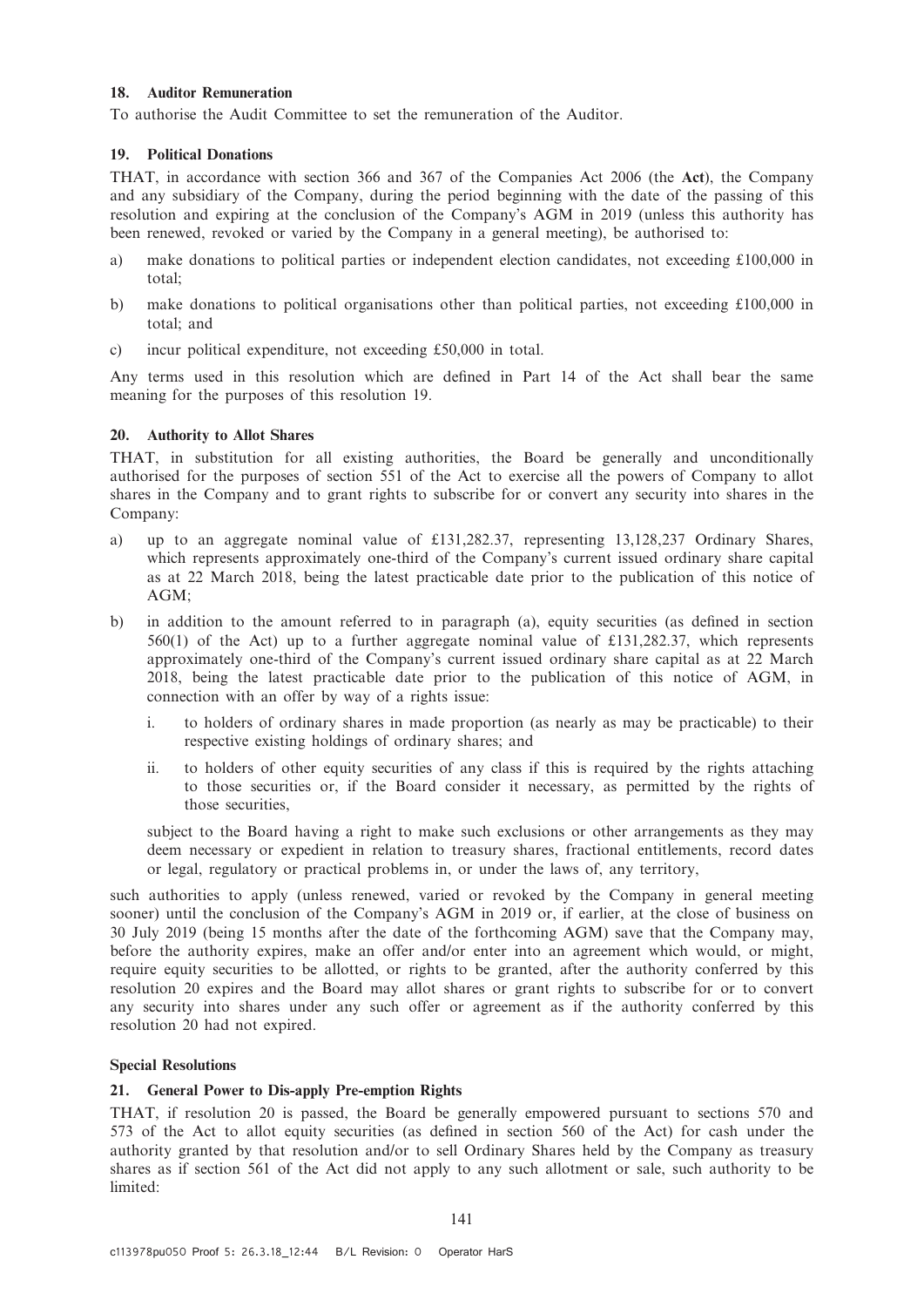- a) to the allotment of equity securities for cash and/or sale of treasury shares in connection with an offer of, or invitation to apply for, equity securities:
	- i. to ordinary shareholders in proportion (as nearly as practicable) to their respective existing holdings of Ordinary Shares held by them on the record date; and
	- ii. to holders of other equity securities, as required by the rights attaching to those securities, or if the Board otherwise considers it necessary, as permitted by the rights attaching to those securities,

but so long as the Board may impose any limits or restrictions and make any arrangements which it considers necessary or appropriate to deal with treasury shares, fractional entitlements, record dates, legal, regulatory or practical problems in, or under the laws of, any territory or any other matter whatsoever; and

b) to the allotment of equity securities for cash and/or sale of treasury shares (otherwise than under paragraph a) above) up to a nominal amount of £19,692.35 (being 1,969,235 Ordinary Shares, which represent approximately 5% of the Company's issued ordinary share capital as at 22 March 2018, being the latest practicable date prior to publication of this notice of AGM),

such authority to expire at the conclusion of the Company's next AGM in 2019 or, if earlier, at the close of business on 30 July 2019, being 15 months after the date of the forthcoming AGM), save that in each case, prior to its expiry, the Company may make an offer, and/or enter into an agreement, which would, or might, require equity securities to be allotted (and/or treasury shares to be sold) after this authority expires and the Board may allot equity securities (and/or sell treasury shares) under any such offer or agreement as if the authority given by this resolution had not expired.

## 22. Specific Power to Dis-apply Pre-emption Rights in Connection with an Acquisition or Specified Capital Investment

That if resolution 21 is passed, the Board be generally empowered pursuant to sections 570 and 573 of the Act (in addition to the authority given by resolution 21 to allot equity securities (as defined in section 560 of the Act) for cash under the authority given by that resolution and/ or to sell Ordinary Shares held by the Company as treasury shares as if section 561 of the Act did not apply to any such allotment or sale, such authority to be:

- a) limited to the allotment of equity securities and/or sale of treasury shares, up to a nominal amount of £19,692.35 (being 1,969,235 Ordinary Shares, representing approximately 5% of the Company's issued ordinary share capital as at 22 March 2018, being the latest practicable date prior to the publication of this notice of AGM); and
- b) used only for the purposes of financing (or refinancing, if the authority is to be used within six months after the original transaction) a transaction which the Board of the Company determines to be an acquisition or other capital investment of a kind contemplated by the Statement of Principles on Disapplying Pre-Emption Rights most recently published by the Pre-Emption Group prior to the date of this notice of AGM,

such authority to expire at the conclusion of the Company's AGM in 2019 or, if earlier, at the close of business on 30 July 2019, being 15 months after the date of the forthcoming AGM, save that, in each case, prior to its expiry, the Company may make an offer, and/or enter into an agreement, which would, or might, require equity securities to be allotted (and/or treasury shares to be sold) after this authority expires and the Board may allot equity securities (and/or sell treasury shares) under any such offer or agreement as if the authority given by this resolution had not expired.

## 23. Authority to Purchase Ordinary Shares

THAT the Company be generally and unconditionally authorised for the purpose of section 701 of the Act to make market purchases (as defined in section 693 of the Act) of Ordinary Shares, on such terms and in such manner as the Board may from time to time determine, and where such Ordinary Shares are held as treasury shares, the Company may use them for the purposes of its employee share schemes, provided that:

a) the maximum number of Ordinary Shares which may be purchased is 3,938,471 (representing approximately 10% of the Company's issued ordinary share capital as at 22 March 2018, being the latest practicable date prior to the publication of this notice of AGM);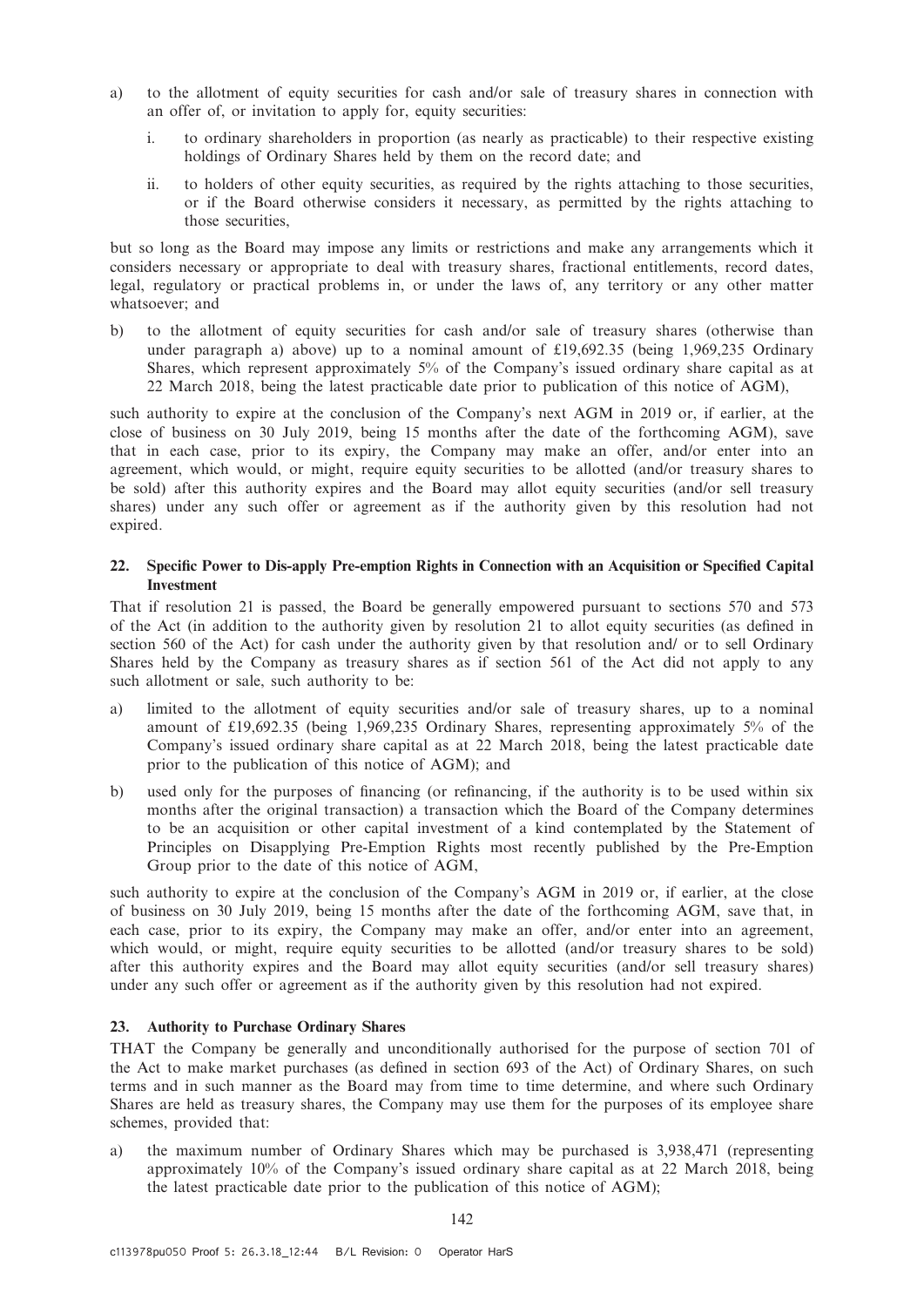- b) the minimum price (exclusive of expenses) which may be paid for each Ordinary Share is £0.01; and
- c) the maximum price (exclusive of expenses) which may be paid for each Ordinary Share is the higher of:
	- i. 105 per cent. of the average of the middle-market price of an Ordinary Share as derived from the London Stock Exchange Daily Official List for the five business days immediately preceding the day on which such Ordinary Share is contracted to be purchased; and
	- ii. an amount equal to the higher of the price of the last independent trade of an Ordinary Share and the highest current independent purchase bid for an Ordinary Share as derived from the London Stock Exchange Trading System at the time the purchase is carried out.

This authority shall, unless varied, revoked or renewed prior to such time, expire at the conclusion of the Company's AGM in 2019 or, if earlier, at the close of business on 30 May 2019, being 13 months after the date of the forthcoming AGM (except in relation to any purchase of Ordinary Shares for which the contract was concluded before such date and which would or might be executed wholly or partly after such date).

By Order of the Board

Rebecca Wooldridge Company Secretary 26 March 2018

Registered Office: 84 Brook Street London W1K 5EH United Kingdom

Registered in England and Wales No: 07811410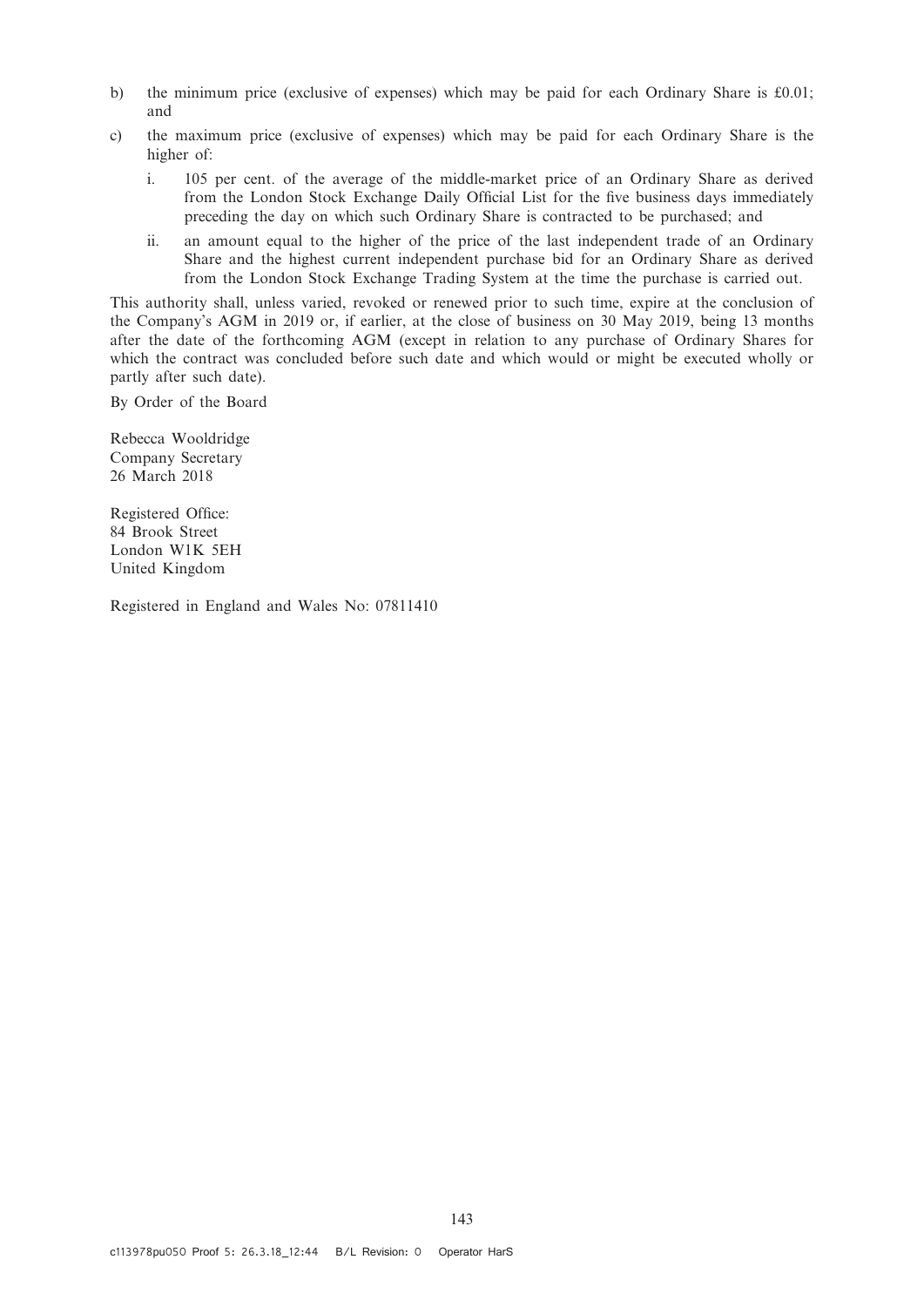# EXPLANATORY NOTES TO THE BUSINESS OF THE AGM

The notes on the following pages are given as explanations of the proposed resolutions.

Resolutions 3 to 20 (inclusive) are proposed as ordinary resolutions. This means that, for each of those resolutions to be passed, more than half of the votes cast must be in favour of the resolutions.

Resolutions 1, 2 and 21 to 23 are proposed as special resolutions. This means that, for each of those resolutions to be passed, at least three-quarters of the votes cast must be in favour of the resolution.

Please note that a ''vote withheld'' (as it appears in the Form of Proxy) is not a vote in law and will not be counted in the calculation of the proportion of votes ''for'' or ''against'' a resolution.

Explanations of resolutions 1 to 5 are set out in part II of the Circular to which this notice forms a part, as are biographies of each of the Company's directors.

#### Resolution 6: Annual Report and Accounts

The 2017 Annual Report and Accounts for the year ended 31 December 2017 are available on our website (www.bgeo.com) and have been sent to shareholders, as requested. Further copies will be available at the AGM.

#### Resolution 7: Declaration of a Final Dividend

Final dividends must be approved by shareholders of the Company but cannot be more than the amount recommended by Directors.

#### Resolution 8: Directors' Remuneration Report

Resolution 8 seeks approval for the Directors' Remuneration Report for the year ended 31 December 2017, excluding the part of the report which sets out the Directors' Remuneration Policy. As in previous years, this resolution is advisory in nature and, as such, it does not affect the actual remuneration paid to any director. The Directors' Remuneration Report is set out on pages 98 to 113 (excluding the Remuneration Policy on pages 105 to 110) of the 2017 Annual Report and Accounts.

Shareholders are not required to vote on the Directors' Remuneration Policy this year. The Directors' Remuneration Policy was approved by shareholders at our 2017 Annual General Meeting and is set out in the 2017 Annual Report and Accounts for reference purposes only. A remuneration policy will be put to shareholders again no later than the date of the Company's Annual General Meeting in 2019.

#### Resolutions 9 to 16: Election and re-election of Directors

In accordance with the provisions of the UK Corporate Governance Code, the Board has decided that, as has been the case since the Company listed, all Directors should retire at the AGM and offer themselves for re-election.

The Nomination Committee identifies, evaluates and recommends candidates for appointment or reappointment as Directors. The Nomination Committee and the Board keeps the balance of skills, experience, knowledge and independence of the Board under regular review and seeks to ensure an orderly succession of Directors.

The Nomination Committee has reviewed the performance of each Director now standing for reelection, and, having considered the complementary skills and expertise brought by each to the Board, the Nomination Committee believes that they each continue to be effective and demonstrate commitment to their roles, including commitment of time for the Board and Committee meetings and any other duties. The Board as a whole is content that each Non-Executive Director standing for reelection is independent in character and judgment and that there are no relationships or circumstances likely to affect that independence.

Jonathan Muir was first appointed to the board on 20 June 2017 and will stand for election by shareholders.

Accordingly, the Board recommends the re-election, and in the case of Jonathan Muir, the election of each of the Directors.

Biographical details of each of the Directors standing for election or re-election are set out in the Circular to which this notice is attached.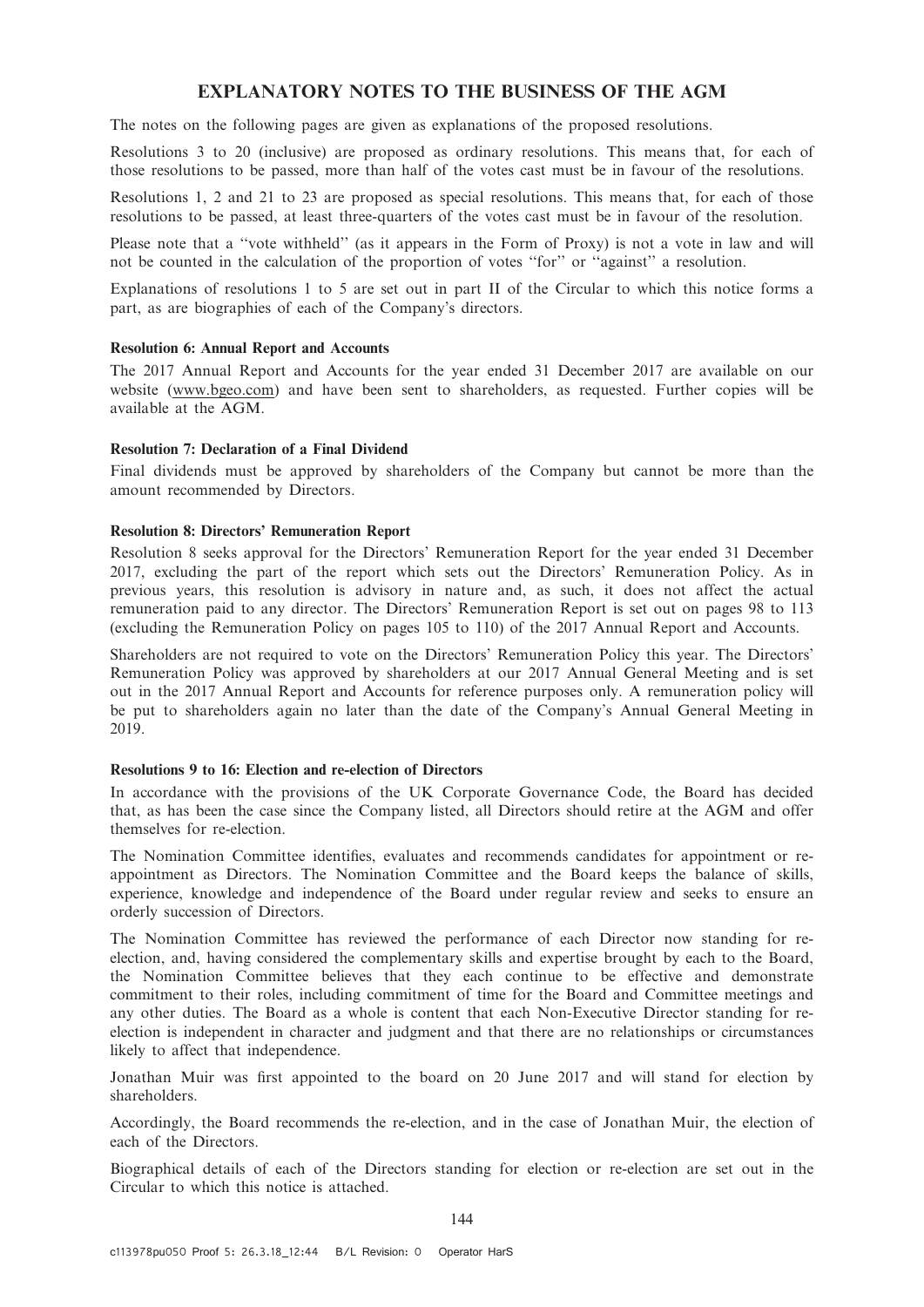#### Resolutions 17 and 18: Re-appointment of auditor and setting of auditor's fees

At each general meeting at which accounts are presented, the Company is required to appoint an auditor to hold office until the conclusion of the Company's next AGM, which is in 2019, as well as fix the remuneration of the auditor. The performance and effectiveness of the auditor, which included an assessment of the auditor's independence and objectivity, and a review of the non-audit services provided by the auditor, has been evaluated by the Company's Audit Committee, which has recommended to the Board that Ernst & Young LLP be re-appointed. Ernst & Young LLP has also indicated that it is willing to continue as the Company's auditor. Resolution 17 seeks authorisation for the re-appointment of Ernst & Young LLP as auditor and following normal practice, resolution 18 seeks authorisation for the Audit Committee to set the auditor's fees.

#### Resolution 19: Authority to make political donations

Any political donations or expenditure regulated by the Act requires shareholder approval. It is not the Company's policy to make donations to political parties, independent election candidates or political organisations or to incur political expenditure. However, the scope of the definitions of political parties, independent election candidates, political organisations and political expenditure used within the Act are very wide. In particular, the definition of political organisations may extend to bodies such as those concerned with policy review, law reform, the representation of the business community and special interest groups such as those concerned with the environment, which the company and its subsidiaries might wish to support. As a result, the definitions may cover legitimate business activities which are not, in the ordinary sense, considered to be political donations or political expenditure. Such activities are not designed to support any political party or independent election candidate or to influence public support for any political party or independent election candidate. The authority which the Board is requesting is a precautionary measure to ensure that the company and its subsidiaries do not inadvertently commit a technical breach of the Act.

This authority will cover the period from the date resolution 19 is passed until the conclusion of the AGM in 2019, unless previously renewed, revoked or varied by the Company in a general meeting. Any expenditure which may be incurred under authority of this resolution in excess of £2,000 per expenditure will be disclosed in next year's annual report.

No payments have been made under previous authorities given in this regard.

#### Resolution 20: Directors' authority to allot shares

Paragraph a) of resolution 20 would give the Board power to allot shares and grant rights to subscribe for or convert any security into shares up to a nominal value of £131,282,37. This represents 13,128,237 Ordinary Shares, which is approximately one-third of the Company's current issued ordinary share capital as at 22 March 2018, being the latest practicable date prior to the publication of this notice of AGM.

The Investment Association's Share Capital Management Guidelines 2017 state that the Investment Association will regard as routine a request to authorise the allotment of a further one-third of a company's issued share capital in connection with a rights issue. In light of this, paragraph b) of this resolution 20 proposes that, in addition to the authority in paragraph a), the Board be granted the power to allot further equity securities up to a nominal amount of £131,282.37. This represents 131,128,237 Ordinary Shares, which is approximately one-third of the Company's current issued ordinary share capital as at 22 March 2018, being the latest practicable date prior to the publication of this notice of AGM.

The Board has no current plans to make use of this authority but wishes to ensure that the Company has maximum flexibility in managing the Company's capital resources. The authority set out in this resolution will remain in force until the conclusion of the Company's AGM in 2019 or, if earlier, at the close of business on 30 July 2019 (being 15 months after the date of the forthcoming AGM) save that in each case the Company may, before the authority expires, make an offer or agreement which would or might require equity securities to be allotted, or rights to be granted, after this authority expires and the Directors may allot shares or grant rights to subscribe for or to convert any security into shares under any such offer or agreement as if the authority had not expired.

The Company did not hold any shares in treasury within the meaning of the Act as at 22 March 2018, being the latest practicable date prior to the publication of this notice of AGM.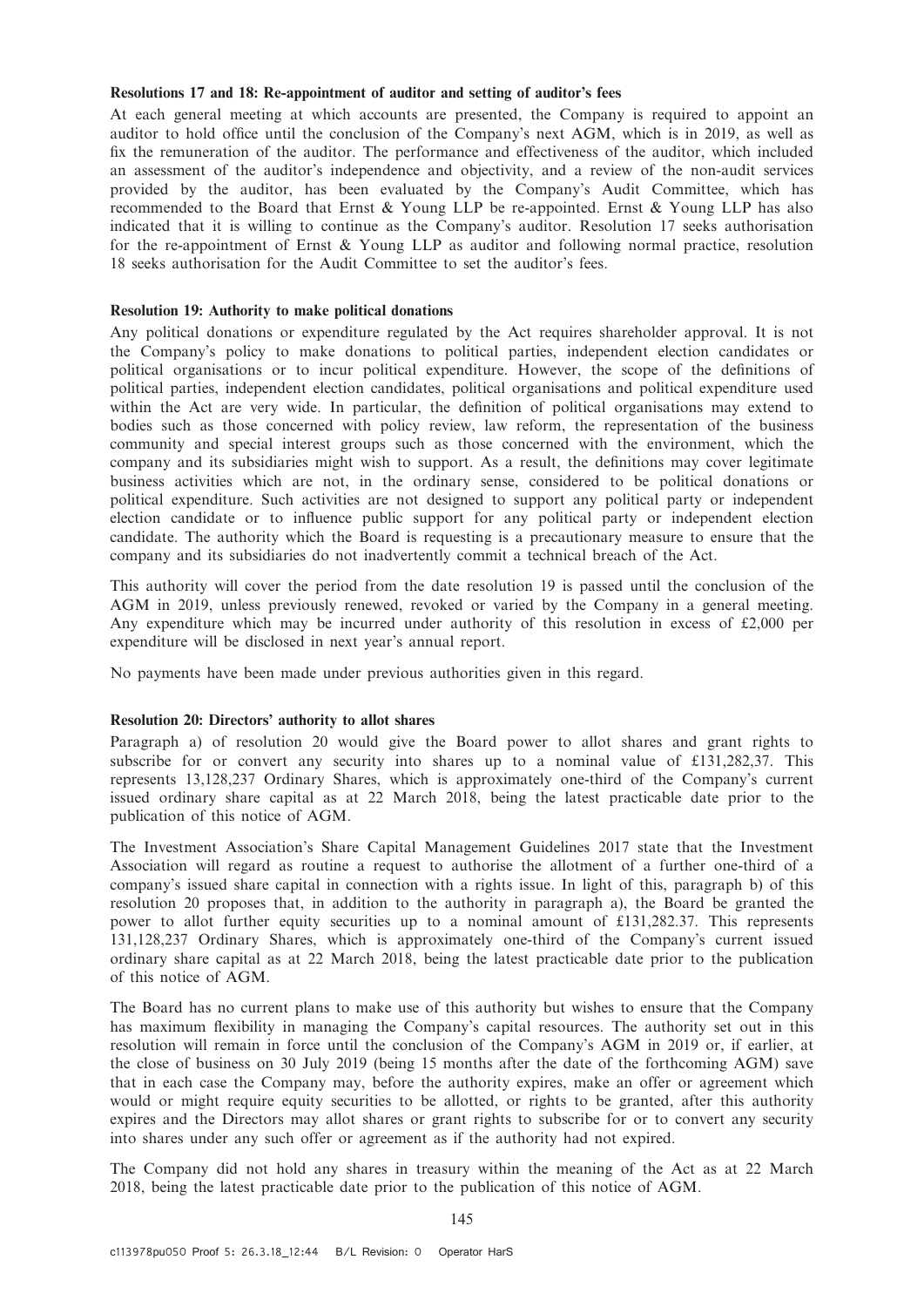#### Resolutions 21 and 22: Disapplication of Pre-emption rights (special resolutions)

Resolutions 21 and 22 would give the Board power to allot equity securities (or sell any equity securities which the Company holds in treasury) for cash without first offering them to existing shareholders in proportion to their existing holdings.

The power set out in resolution 21, is limited to: a) allotments or sales in connection pre-emptive offers and offers to holders of equity securities if required by the rights of those securities or as the Board otherwise considers necessary, or b) otherwise up to a maximum nominal amount of £19,692.35, representing 1,969,235 Ordinary Shares, which is approximately 5% of the Company's issued ordinary share capital as at 22 March 2018, being the latest practicable date prior to the publication of this notice of AGM.

Resolution 22 is intended to give the Company flexibility to make non-pre-emptive issues of Ordinary Shares in connection with an acquisition or specified capital investment up to a maximum nominal amount of £19,692.35, representing 1,969,235 Ordinary Shares, which is approximately 5% of the Company's issued ordinary share capital as at 22 March 2018, being the latest practicable date prior to the publication of this notice of AGM.

These disapplication authorities are in line with the guidance issued by the Investment Association (as updated in July 2017) and the Pre-Emption Group's Statement of Principles (as updated in March 2015) (the Statement of Principles). The Statement of Principles were revised in 2015 to allow the authority for an issue of shares otherwise than in connection with a pre-emptive offer to be increased from 5% to 10% of the Company's issued Ordinary Share capital, provided that the Company confirms that it intends to use the additional 5% authority only in connection with an acquisition or specified capital investment. In May 2017, the Pre-emption Group recommended that this additional 5% authority be sought in a separate resolution, which is the approach that the Company has taken this year.

In compliance with the Statement of Principles, the Board confirms that it will not allot equity securities for cash, and/or sell treasury shares, on a non-pre-emptive basis pursuant to the authority in resolution 22 other than in connection with an acquisition or specified capital investment which is announced contemporaneously with the issue or which has taken place in the preceding six-month period and is disclosed in the announcement of the allotment.

In addition, the Board also confirms that in accordance with the Statement of Principles, it does not intend to allot equity securities for cash, and/or sell treasury shares, representing more than 7.5% of the Company's issued ordinary share capital in any rolling three-year period other than to existing shareholders, save as permitted in connection with an acquisition or specified capital investment as described above, unless shareholders have been notified and consulted in advance.

The authorities sought under resolutions 21 and 22 will expire at the conclusion of the Company's AGM in 2019 or if earlier, at the close of business on 16 July 2019, being 15 months after the date of the forthcoming AGM, but, in each case, prior to its expiry, the Company may make offers, and enter into agreements, which would, or might, require equity securities to be allotted (and/or treasury shares to be sold) after the authority expires and the Board may allot equity securities (and/or sell treasury shares) under any such offer or agreement as if the authority had not expired.

The Board has no present intention to exercise the authority conferred by this resolution.

## Resolution 23: Authority to purchase Ordinary Shares (special resolution)

Resolution 23 authorises the Company to make market purchases of up to 3,938,471 of its own Ordinary Shares, representing approximately 10% of the Company's issued ordinary share capital as at 22 March 2018, being the latest practicable date prior to the publication of this notice of AGM. The resolution specifies the minimum and maximum prices at which the Ordinary Shares may be bought under this authority. The effect of this resolution is to renew the authority currently held by the Board to purchase up to 10% of the Company's issued ordinary share capital. The authority set out in resolution 23 will remain in force until the conclusion of the Company's AGM in 2019 or if earlier, at the close of business on 30 May 2019, being 13 months after the date of the forthcoming AGM (except in relation to any purchase of Ordinary Shares for which the contract was concluded before such date and which would or might be executed wholly or partly after such date). The Company is entitled to hold the Ordinary Shares as treasury shares, sell them for cash, cancel them or transfer them pursuant to an employee share plan.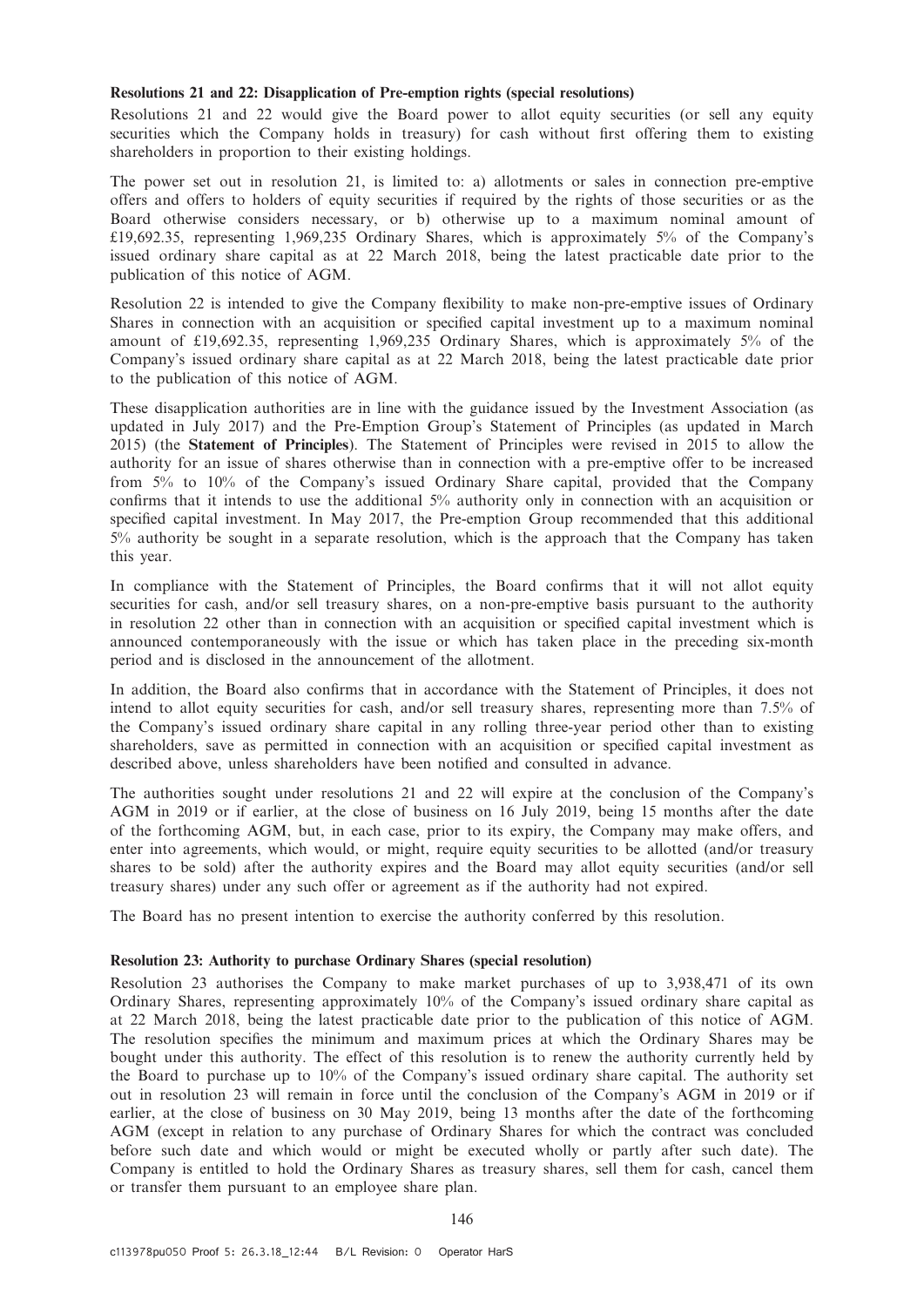As announced on 10 March 2017, as a result of the Group's very strong capital position, excess levels of liquidity and high level of internal capital generation, the Board believed it was: (a) likely to promote the success of the Company: (b) for the benefit the shareholders as a whole; and (c) would result in an increase in the earnings per share, for the Company to commence a purchase for cancellation programme of BGEO Ordinary Shares of £0.01 each up to a maximum consideration of US\$50 million over a two-year period (the Buyback). Any shares repurchased pursuant to the Buyback will be immediately cancelled. The Buyback is currently being implemented under the existing authority to make market purchases obtained at the 2017 AGM. Subject to resolution 23 being approved, the Company will continue to implement the Buyback under the authority obtained under resolution 23. In the event that resolution 23 is not approved, the Buyback will cease at that point (except in relation to any purchase of Ordinary Shares for which the contract was concluded before such date and which would or might be executed wholly or partly after such date). As at 22 March 2018, being the latest practicable date prior to the publication of this notice of AGM, the Company had purchased and cancelled 115,608 of its Ordinary Shares (0.29% of the Company's issued share capital as at 22 March 2018) pursuant to the Buyback.

The Company had no Ordinary Shares held in treasury within the meaning of the Act as at 22 March 2018, being the latest practicable date prior to the publication of this notice of AGM.

# RECOMMENDATION

The Directors consider that all of the resolutions being proposed at this year's AGM will promote the success of the Company and are in the best interests of shareholders as a whole and the Company. The Directors therefore unanimously recommend that you vote in favour of all the resolutions, as the Directors intend to do in respect of their own beneficial holdings of Ordinary Shares in the Company.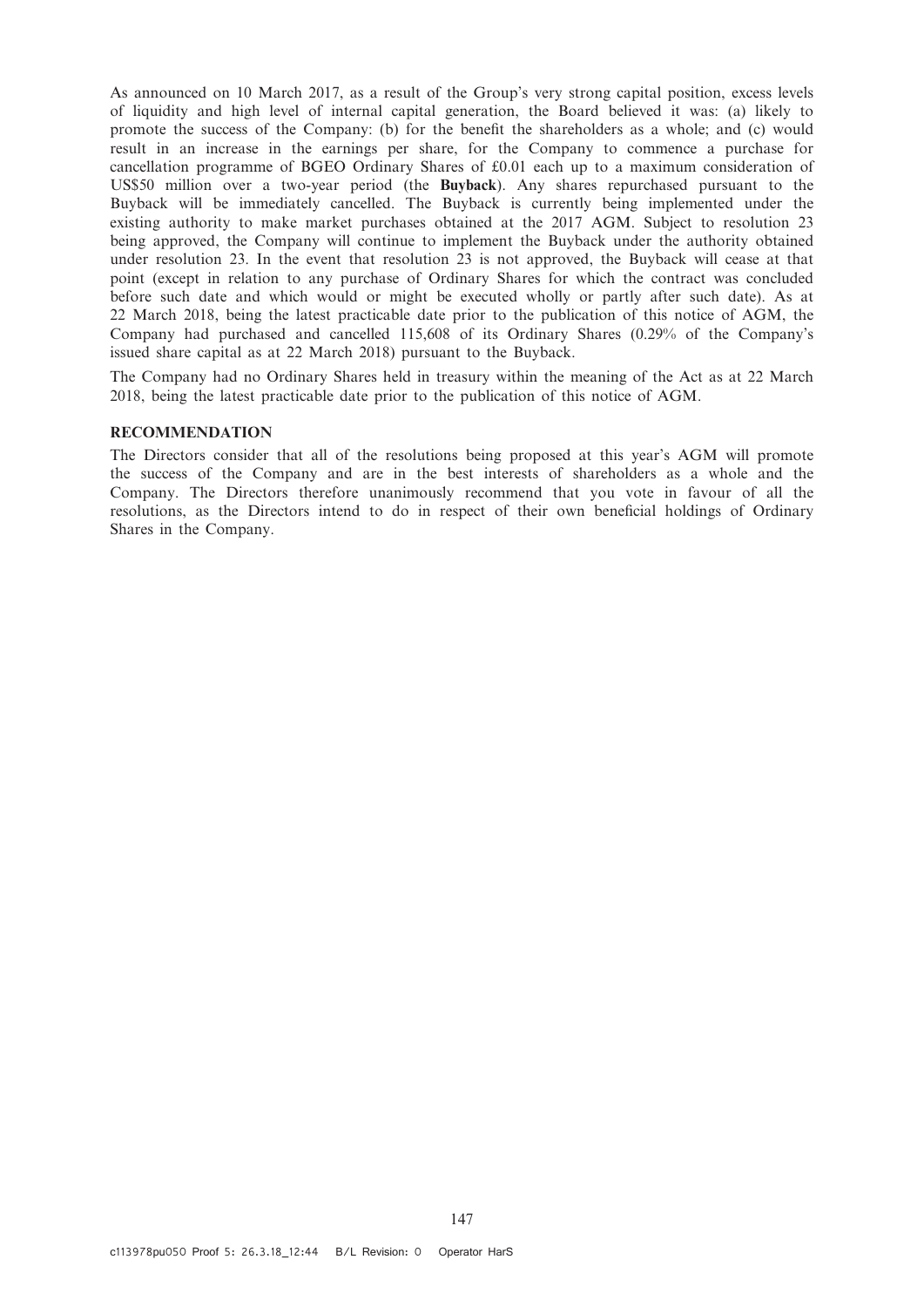# NOTES TO THE NOTICE OF ANNUAL GENERAL MEETING

## 1 Entitlement to Attend and Vote

Shareholders registered in the Register of Members of the Company as at 6:00 pm (London time) on 26 April 2018 (or, in the event of any adjournment, on the date which is two business days before the time of the adjourned meeting excluding non-working days) shall be entitled to attend or vote at the AGM in respect of the Ordinary Shares registered in their name at that time. Changes to entries on the Register of Members after 6:00 pm (London time) on 26 April 2018 will be disregarded in determining the rights of any person to attend or vote at the AGM.

## 2 Proxies

Members are entitled to appoint a proxy (who need not be a member of the Company) to exercise all or any of their rights to attend, speak and vote on their behalf at the AGM.

A member may appoint more than one proxy in relation to the AGM provided that each proxy is appointed to exercise the rights attached to different Ordinary Shares held by that member. Members who wish to appoint more than one proxy in respect of their holding may obtain additional Forms of Proxy by contacting the Company's Registrars, Computershare on +44 (0)370 873 5866 or may photocopy the Form of Proxy provided with this document indicating on each copy the name of the proxy appointed and the number of Ordinary Shares in respect of which that proxy is appointed. All Forms of Proxy should be returned together in the same envelope.

Completion of the Form of Proxy will not prevent a member from subsequently attending and voting at the AGM in person if they so wish. The Form of Proxy, and any power of attorney or other authority under which it is executed (or a duly certified copy of any such power or authority), must be received by post or (during normal business hours only) by hand at the offices of the Company's Registrars, Computershare Investor Services PLC (Computershare) at The Pavilions, Bridgwater Road, Bristol BS99 6ZY, United Kingdom no later than 11:15 am (London time) on 26 April 2018, being two business days before the time appointed for the holding of the AGM excluding non-working days.

Members may submit their proxies electronically at www.investorcentre.co.uk/eproxy using the Control Number, your unique PIN and Shareholder Reference Number (SRN) printed on your Form of Proxy.

## 3 Information Rights and Nominated Persons

Persons who have been nominated under section 146 of Act (a Nominated Person) to enjoy information rights do not have a right to vote or appoint a proxy at the AGM and the statements of the rights of members in relation to the appointment of proxies in note 2 above does not apply to Nominated Persons. The rights described in that note can only be exercised by members of the Company.

However, a Nominated Person may have the right (under an agreement with the member by whom they were nominated) to be appointed, or to have someone else appointed, as a proxy for the AGM. If a Nominated Person has no such proxy appointment right or does not wish to exercise that right, they may have a right to give voting instructions to the registered shareholder under any such agreement.

## 4 Corporate Representatives

A corporate shareholder may appoint a person or persons to act as its representative(s) at the AGM. Each such representative may exercise (on behalf of the corporate shareholder) the same powers as the corporate shareholder could exercise if they were an individual shareholder in the Company, provided that they do not do so in relation to the same Ordinary Shares.

# 5 CREST Proxy Instructions

CREST members who wish to appoint a proxy or proxies through the CREST electronic proxy appointment service may do so for the AGM to be held on 30 April 2018 and any adjournment thereof by following the procedures described in the CREST Manual. CREST Personal Members or other CREST Sponsored Members, and those CREST members who have appointed a voting service provider, should refer to their CREST sponsor or voting service provider who will be able to take the appropriate action on their behalf.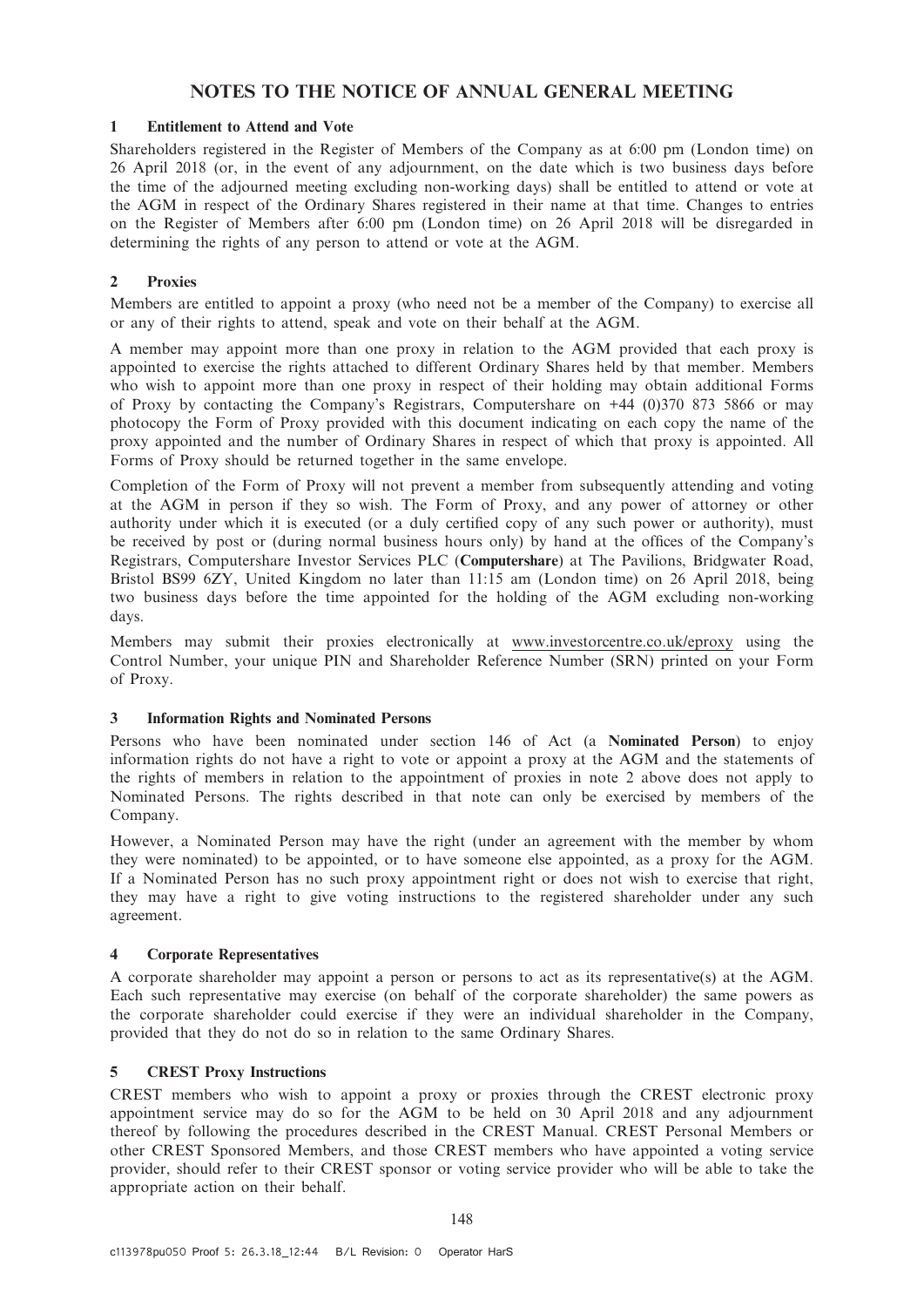In order for a proxy appointment or instruction made using the CREST service to be valid, the appropriate CREST message (a CREST Proxy Instruction) must be properly authenticated in accordance with Euroclear's specifications and must contain the information required for such instruction, as described in the CREST Manual. The message, regardless of whether it relates to the appointment of a proxy or to an amendment to the instruction given to a previously appointed proxy, must, in order to be valid, be transmitted so as to be received by the issuer's agent (ID Number 3RA50) no later than 11:15 am (London time) on 26 April 2018. No message received through the CREST network after this time will be accepted. For this purpose, the time of receipt will be taken to be the time (as determined by the timestamp applied to the message by the CREST Applications Host) from which the issuer's agent is able to retrieve the message by enquiry to CREST in the manner prescribed by CREST. The CREST Manual is available at www.euroclear.com/CREST.

CREST members and, where applicable, their CREST sponsors or voting service provider should note that Euroclear does not make available special procedures in CREST for any particular messages. Normal system timings and limitations will therefore apply in relation to the input of CREST Proxy Instructions. It is the responsibility of the CREST member concerned to take (or, if the CREST member is a CREST Personal Member or Sponsored Member, or has appointed a voting service provider, to procure that his CREST sponsor or voting service provider takes) such action as shall be necessary to ensure that a message is transmitted by means of the CREST system by any particular time. In this connection, CREST members and, where applicable, their CREST sponsors or voting service provider are referred, in particular, to those sections of the CREST Manual concerning practical limitations of the CREST system and timings.

The Company will treat as invalid a CREST Proxy Instruction in the circumstances set out in Regulation 35(5)(a) of the Uncertificated Securities Regulations 2001.

## 6 Issued Share Capital and Total Voting Rights

Holders of Ordinary Shares are entitled to attend and vote at general meetings of the Company. Each Ordinary Share entitles the holder to one vote on a poll. As at 22 March 2018, being the last practicable date prior to the publication of this Notice, the Company's issued share capital consisted of 39,384,712 Ordinary Shares. The Company does not hold any Ordinary Shares in treasury within the meaning of the Act. Therefore, the total voting rights in the Company as at 22 March 2018 are 39,384,712.

## 7 Voting at the AGM

Each of the resolutions to be put to the AGM will be voted on by way of a poll and not by a show of hands. In this way, the voting preferences of all shareholders are taken into account not only those who are able to physically attend the AGM. The results of the poll will be notified to the market in the usual way and published on the Company's website after the meeting.

## 8 Publication of Audit Concerns

Under section 527 of the Act, the Company may be required by members meeting the threshold set out in that section to publish on a website a statement setting out any matter relating to: (i) the audit of the Company's accounts (including the auditor's report and the conduct of the audit) that are to be laid before the AGM; or (ii) any circumstance connected with an auditor of the Company ceasing to hold office since the previous meeting at which annual accounts and reports were laid in accordance with section 437 of the Act which they intend to raise at the AGM. The Company may not require the members requesting any such website publication to pay its costs in complying with sections 527 or 528 of the Act. Where the Company is required to place a statement on a website under section 527 of the Act, it must forward the statement to the Company's auditor not later than the time when it makes the statement available on the website. The business which may be dealt with at the AGM includes any statement that the Company has been required under section 527 of the Act to publish on a website.

## 9 Questions

Any member attending the AGM has the right to ask questions. The Company must cause to be answered any such question relating to the business being dealt with at the AGM but no such answer need be given if (a) to do so would interfere unduly with the preparation for the meeting or would involve the disclosure of confidential information, (b) the answer has already been given on a website